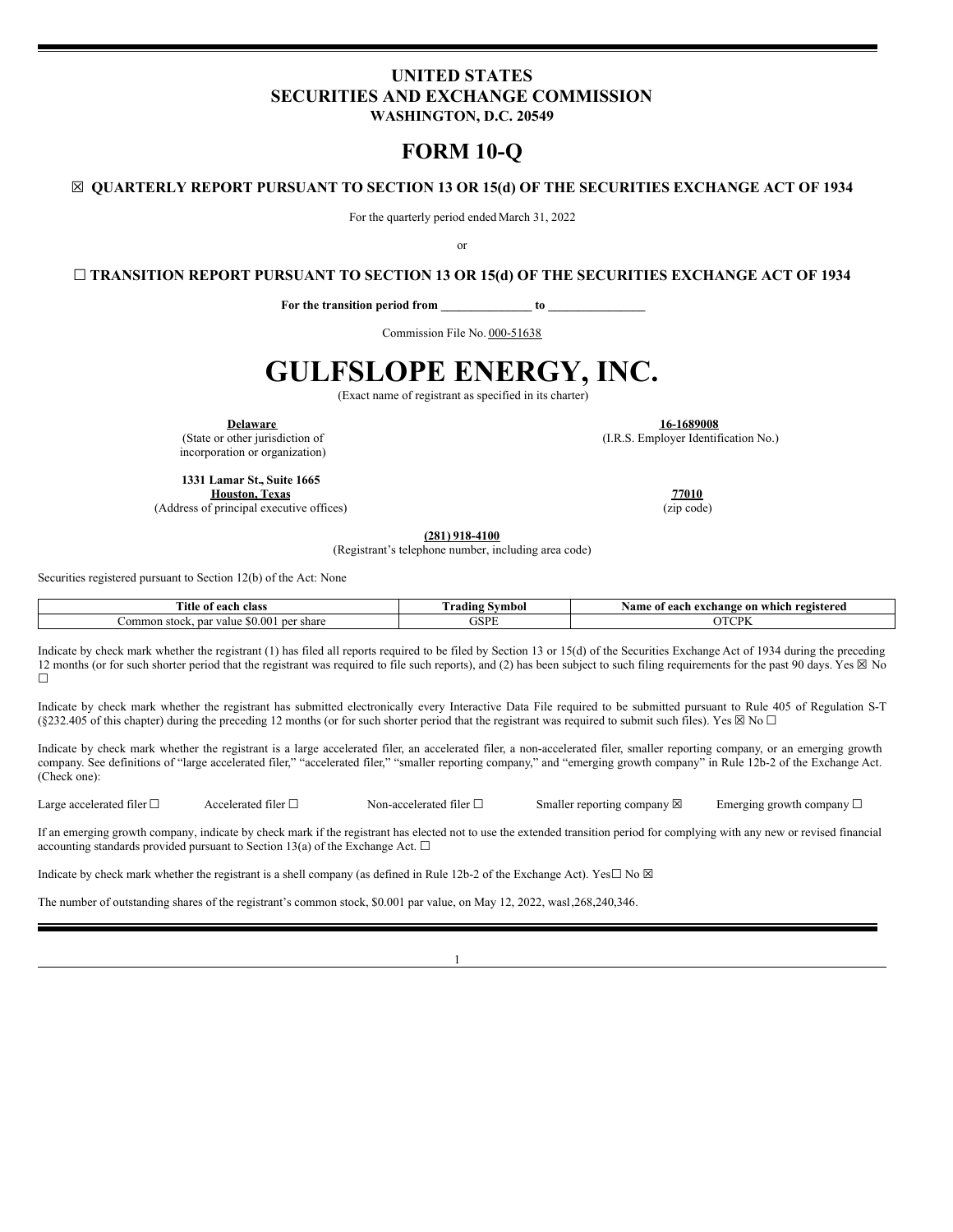## **FORWARD-LOOKING STATEMENTS**

This Quarterly Report on Form 10-Q ("Report") contains forward-looking statements within the meaning of Section 27A of the Securities Act of 1933, as amended, and Section 21E of the Securities Exchange Act of 1934. All statements, other than statements of historical fact included in this communication, regarding our strategy, future operations, financial position, estimated revenues and losses, projected costs, prospects, plans and objectives of management are forward-looking statements. When used in this communication, the words "could," "believe," "anticipate," "intend," "estimate," "expect," "project," "forecast, "may," "objective," "plan," and similar expressions are intended to identify forward-looking statements, although not all forward-looking statements contain such identifying words. These forward-looking statements are based on our current expectations and assumptions about future events and are based on currently available information as to the outcome and timing of future events.

We caution you that these forward-looking statements are subject to numerous risks and uncertainties, most of which are difficult to predict and many of which are beyond our control. These risks include, but are not limited to, commodity price volatility, inflation, lack of availability of drilling and production equipment and services, environmental risks, drilling and other operating risks, regulatory changes, the uncertainty inherent in estimating reserves and in projecting future rates of production, cash flow and access to capital, the timing of development expenditures, anticipated impact of the COVID-19 outbreak, and other factors that may affect our future results and business, generally, including those discussed in the Company's periodic reports that are filed with the SEC and available on the SEC's website (http://www.sec.gov).

Should one or more of these risks occur, or should underlying assumptions prove incorrect, our actual results and plans could differ materially from those expressed in any forward-looking statements. All forward-looking statements, expressed or implied, are expressly qualified in their entirety by this cautionary statement. This cautionary statement should also be considered in connection with any subsequent written or oral forward-looking statements that we or persons acting on our behalf may issue. Except as otherwise required by applicable law, we disclaim any duty to update any forward-looking statements, to reflect events or circumstances after the date of this communication.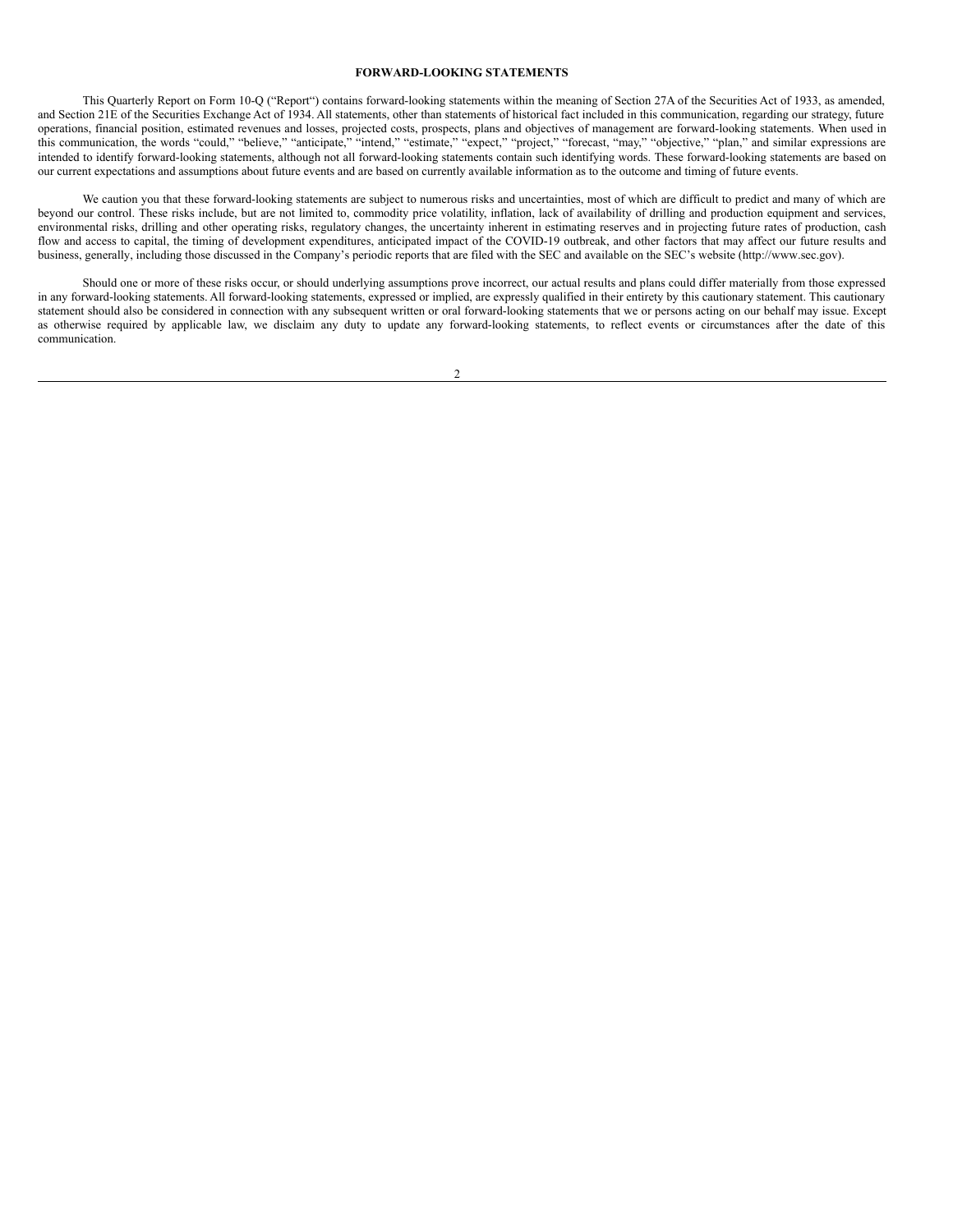## **PART I – FINANCIAL STATEMENTS (Unaudited)**

## **March 31, 2022**

## **CONTENTS**

| <b>PART I - FINANCIAL STATEMENTS</b>                                                          |    |
|-----------------------------------------------------------------------------------------------|----|
| Item 1. Financial Statements                                                                  |    |
| <b>Condensed Unaudited Balance Sheets</b>                                                     |    |
| <b>Condensed Unaudited Statements of Operations</b>                                           |    |
| Condensed Unaudited Statement of Stockholders' Equity                                         | 6  |
| <b>Condensed Unaudited Statements of Cash Flows</b>                                           | 8  |
| Notes to Condensed Unaudited Financial Statements                                             | 9  |
| Item 2. Management's Discussion and Analysis of Financial Condition and Results of Operations | 15 |
| Item 3. Quantitative and Qualitative Disclosures about Market Risk                            | 19 |
| Item 4. Controls and Procedures                                                               | 19 |
| <b>PART II - OTHER INFORMATION</b>                                                            | 21 |
|                                                                                               |    |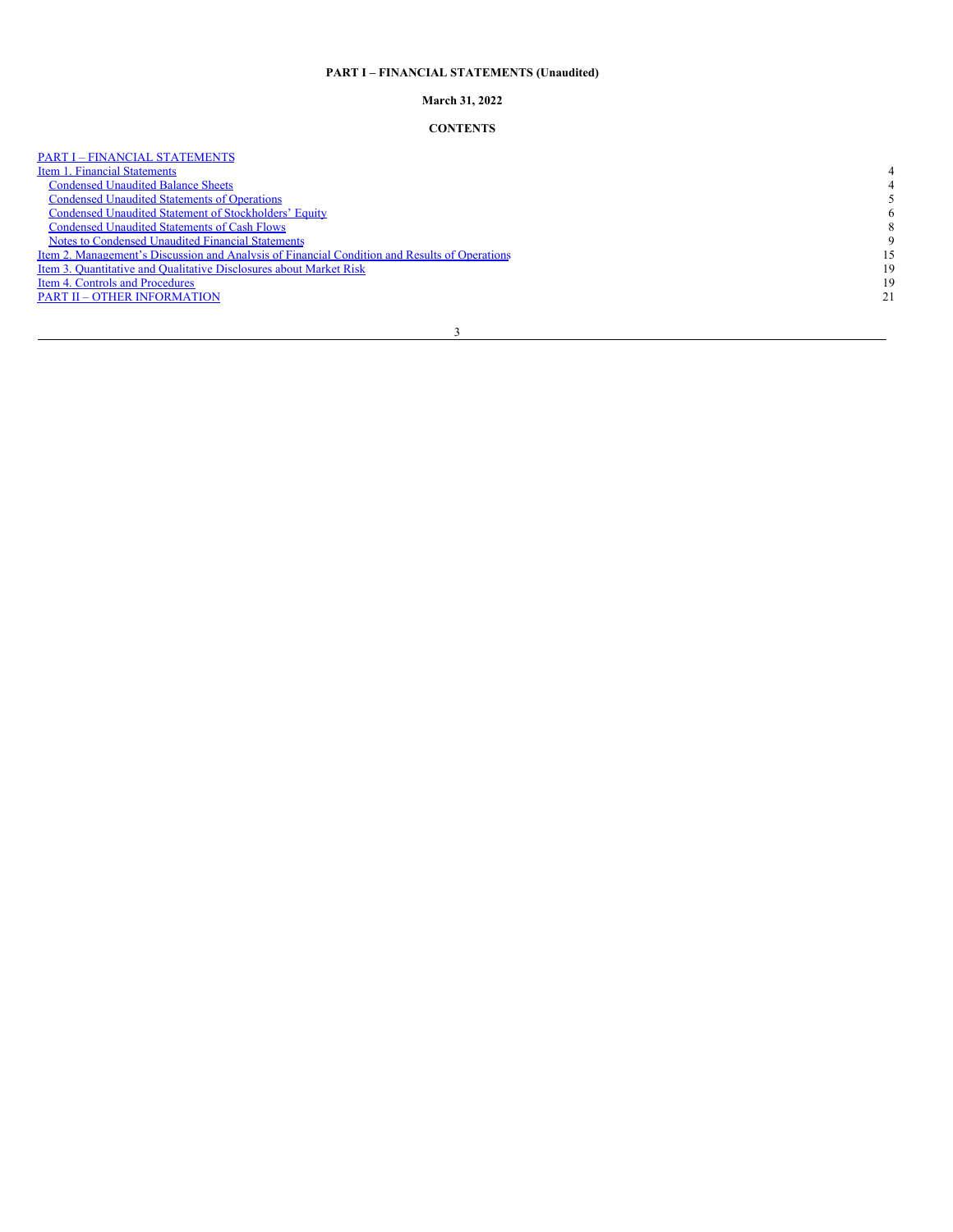## Item 1. Financial Statements

#### **GulfSlope Energy, Inc. Condensed Balance Sheets (Unaudited)**

|                                                                                                                      |    | March 31,<br>2022 |               | September 30,<br>2021 |
|----------------------------------------------------------------------------------------------------------------------|----|-------------------|---------------|-----------------------|
| Assets                                                                                                               |    |                   |               |                       |
| <b>Current Assets</b>                                                                                                |    |                   |               |                       |
| Cash                                                                                                                 | S  | 541.193           | <sup>S</sup>  | 1,517,522             |
| Prepaid Expenses and Other Current Assets                                                                            |    | 208,531           |               | 54,398                |
| <b>Total Current Assets</b>                                                                                          |    | 749.724           |               | 1,571,920             |
| Property and Equipment, net                                                                                          |    | 1,211             |               | 1,845                 |
| Oil and Natural Gas Properties, Full Cost Method of Accounting, Unproved Properties                                  |    | 9,088,448         |               | 12, 124, 720          |
| <b>Total Non-Current Assets</b>                                                                                      |    | 9,089,659         |               | 12,126,565            |
| <b>Total Assets</b>                                                                                                  |    | 9,839,383         | \$.           | 13,698,485            |
| Liabilities and Stockholders' Equity (Deficit)                                                                       |    |                   |               |                       |
| <b>Current Liabilities</b>                                                                                           |    |                   |               |                       |
| <b>Accounts Payable</b>                                                                                              | \$ | 61.035            | <sup>\$</sup> | 52,814                |
| <b>Related Party Payable</b>                                                                                         |    | 404,469           |               | 404,469               |
| Related Party Accrued Interest Payable                                                                               |    | 3,180,987         |               | 2,961,689             |
| Loans from Related Parties                                                                                           |    | 8,725,500         |               | 8,725,500             |
| Accrued Interest Payable                                                                                             |    | 126,940           |               | 115,860               |
| Convertible Notes Payable, net of Debt Discount                                                                      |    | 219,876           |               | 176,663               |
| Derivative Financial Instruments                                                                                     |    | 1,385,887         |               | 1,201,656             |
| <b>Total Current Liabilities</b>                                                                                     |    | 14.104.694        |               | 13,638,651            |
| <b>Total Liabilities</b>                                                                                             |    | 14,104,694        |               | 13,638,651            |
| Commitments and Contingencies                                                                                        |    |                   |               |                       |
| Stockholders' Equity (Deficit)                                                                                       |    |                   |               |                       |
| Preferred Stock; par value (\$0.001); Authorized 50,000,000 shares none issued or outstanding                        |    |                   |               |                       |
| Common Stock; par value (\$0.001); Authorized 1,500,000,000 shares; issued and outstanding 1,268,240,346 as of March |    |                   |               |                       |
| 31, 2022 and September 30, 2021, respectively                                                                        |    |                   |               |                       |
|                                                                                                                      |    | 1,268,240         |               | 1,268,240             |
| Additional Paid-in-Capital                                                                                           |    | 59,031,360        |               | 58,999,585            |
| <b>Accumulated Deficit</b>                                                                                           |    | (64, 564, 911)    |               | (60, 207, 991)        |
| Total Stockholders' Equity (Deficit)                                                                                 |    | (4,265,311)       |               | 59,834                |
| Total Liabilities and Stockholders' Equity (Deficit)                                                                 | S  | 9,839,383         | S.            | 13,698,485            |

The accompanying notes are an integral part to these condensed financial statements.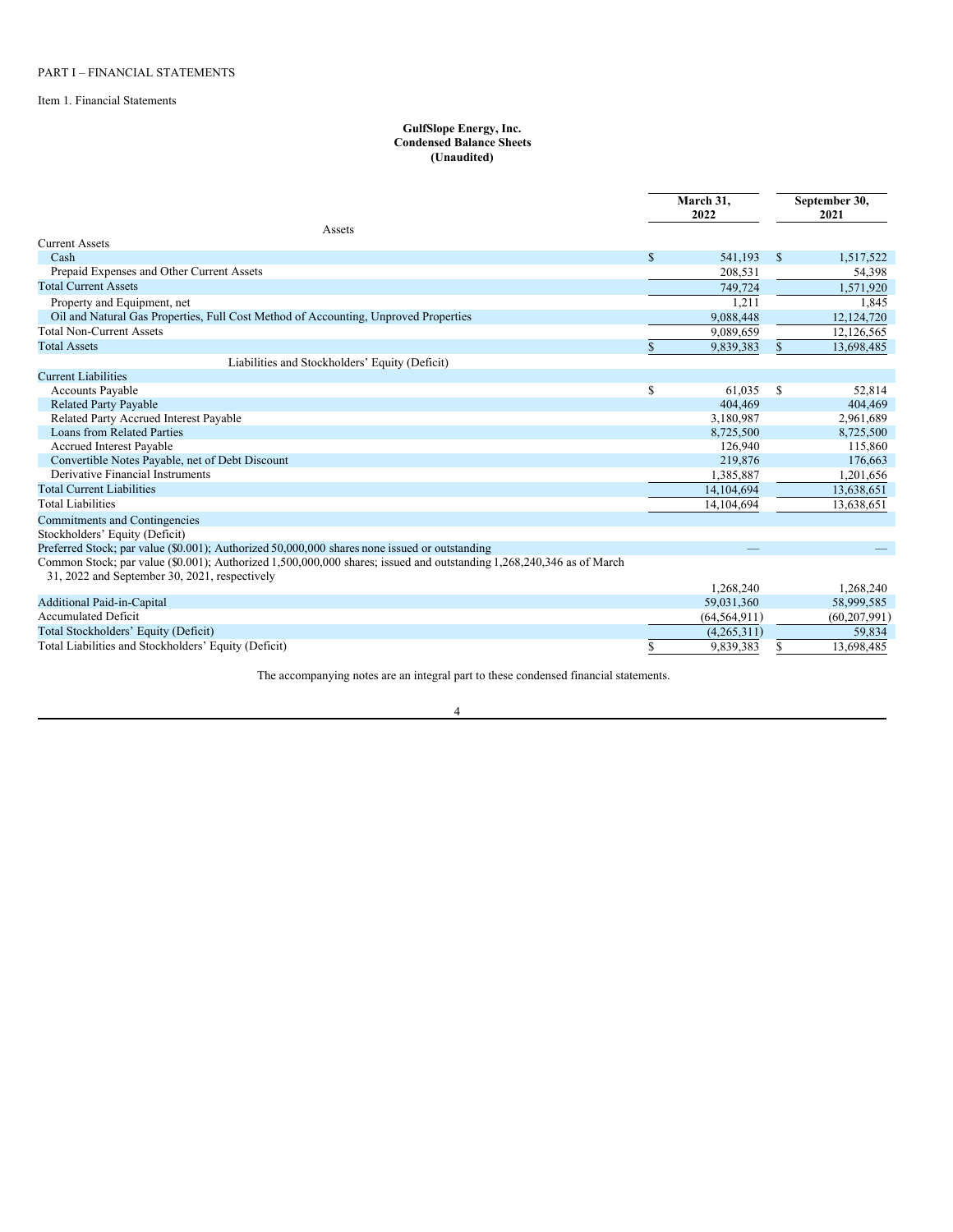## **GulfSlope Energy, Inc. Condensed Statements of Operations (Unaudited)**

|                                                         | <b>For the Three Months Ended</b><br>March 31. |              | For the Six Months Ended<br>March 31, |  |               |  |  |  |
|---------------------------------------------------------|------------------------------------------------|--------------|---------------------------------------|--|---------------|--|--|--|
|                                                         | 2022                                           | 2021         | 2022                                  |  | 2021          |  |  |  |
| Revenues                                                |                                                |              |                                       |  |               |  |  |  |
| Impairment of Oil and Natural Gas Properties            | 3,093,693                                      |              | 3,093,693                             |  |               |  |  |  |
| General and Administrative Expenses                     | 358,445                                        | 373,937      | 805,406                               |  | 756,053       |  |  |  |
| Net Loss from Operations                                | (3,452,138)                                    | (373, 937)   | (3,899,099)                           |  | (756, 053)    |  |  |  |
| Other Income/(Expenses):                                |                                                |              |                                       |  |               |  |  |  |
| <b>Interest Expense</b>                                 | (135, 353)                                     | (118, 429)   | (273, 590)                            |  | (283, 180)    |  |  |  |
| Gain on Debt Extinguishment                             |                                                |              |                                       |  | 136,640       |  |  |  |
| Loss on Derivative Financial Instrument                 | (264, 545)                                     | (508, 653)   | (184, 231)                            |  | (456, 915)    |  |  |  |
| Net Loss Before Income Taxes                            | (3,852,036)                                    | (1,001,019)  | (4,356,920)                           |  | (1,359,508)   |  |  |  |
| Provision for Income Taxes                              |                                                |              |                                       |  |               |  |  |  |
| Net Loss                                                | (3.852.036)                                    | (1,001,019)  | (4,356,920)                           |  | (1,359,508)   |  |  |  |
| Loss Per Share - Basic and Diluted                      | (0.00)                                         | (0.00)       | (0.00)                                |  | (0.00)        |  |  |  |
| Weighted Average Shares Outstanding – Basic and Diluted | .268.240.346                                   | .268.240.346 | 1.268.240.346                         |  | 1.267.374.961 |  |  |  |

The accompanying notes are an integral part to these condensed financial statements.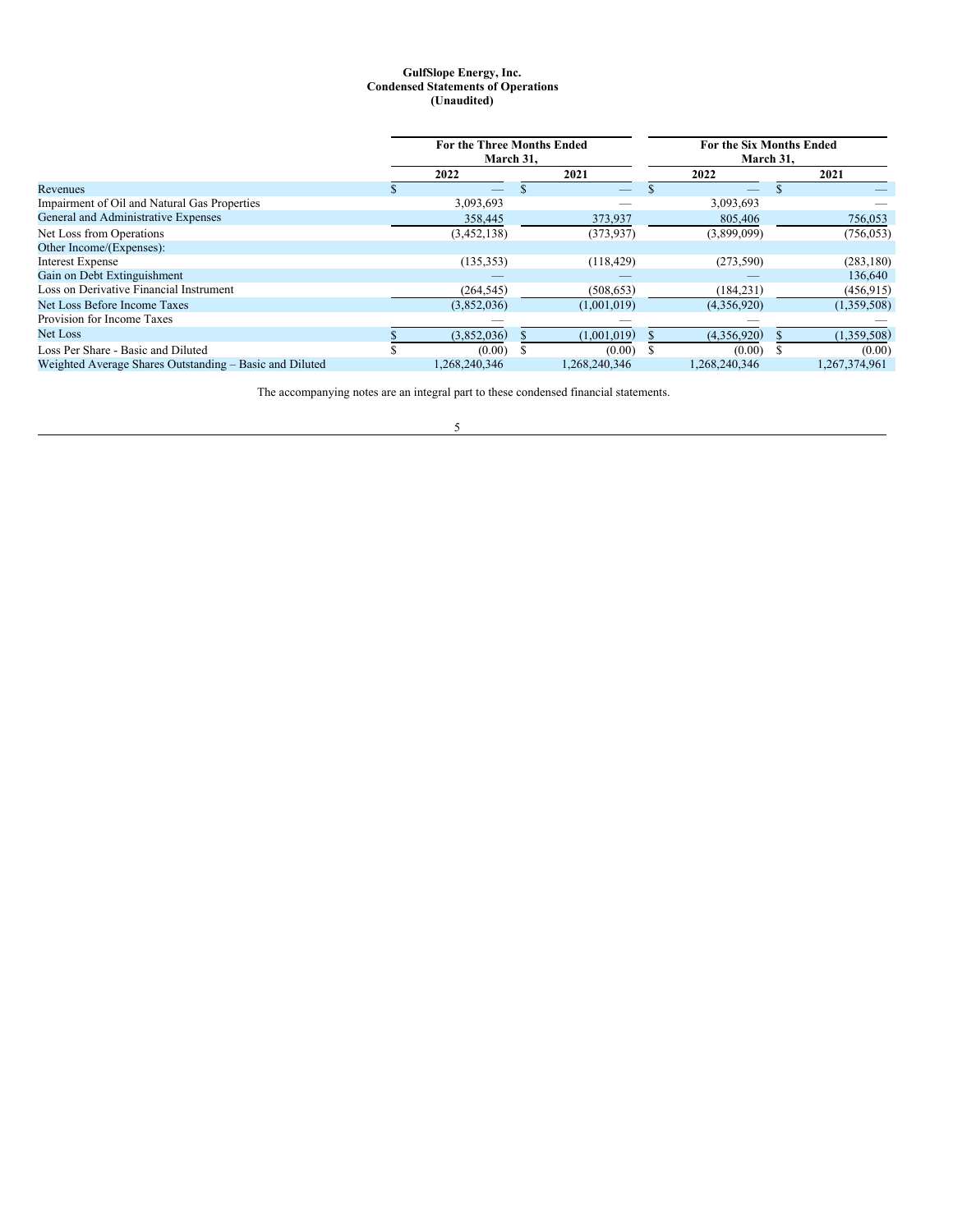## **GulfSlope Energy, Inc. Condensed Statements of Stockholders' Equity (Deficit) (unaudited)**

## **For the Three Months Ended March 31, 2022**

|                              |               |  |          |         | Additional               |  |                | <b>Total</b>            |
|------------------------------|---------------|--|----------|---------|--------------------------|--|----------------|-------------------------|
|                              | Common Stock  |  |          | Paid-in |                          |  | Accumulated    | Stockholders'           |
|                              | <b>Shares</b> |  | Amount   |         | Capital                  |  | Deficit        | <b>Equity (Deficit)</b> |
| Balance at December 31, 2021 | .268.240.346  |  | ,268,240 |         | 59,031,360               |  | (60, 712, 875) | (413, 275)              |
| Net Loss                     |               |  |          |         | $\overline{\phantom{a}}$ |  | (3.852.036)    | (3.852.036)             |
| Balance at March 31, 2022    | .268.240.346  |  | .268,240 |         | 59,031,360               |  | (64.564.911)   | (4,265,311)             |

**For the Three Months Ended March 31, 2021**

|                              | <b>Common Stock</b> |        |           |         | <b>Additional Paid-</b><br>in |  | Accumulated    | <b>Total</b><br>Stockholders'<br><b>Equity</b> |
|------------------------------|---------------------|--------|-----------|---------|-------------------------------|--|----------------|------------------------------------------------|
|                              | <b>Shares</b>       | Amount |           | Capital |                               |  | <b>Deficit</b> | (Deficit)                                      |
| Balance at December 31, 2020 | 1,268,240,346       |        | 1,268,240 |         | 58,815,808                    |  | (58,340,161)   | 1,743,887                                      |
| Stock based compensation     |                     |        |           |         | 32,550                        |  |                | 32.550                                         |
| Net Loss                     | $-$                 |        |           |         | $\overline{\phantom{a}}$      |  | (1.001.019)    | (1,001,019)                                    |
| Balance at March 31, 2021    | 1,268,240,346       |        | .268,240  |         | 58,848,358                    |  | (59,341,180)   | 775,418                                        |

The accompanying notes are an integral part to these condensed financial statements.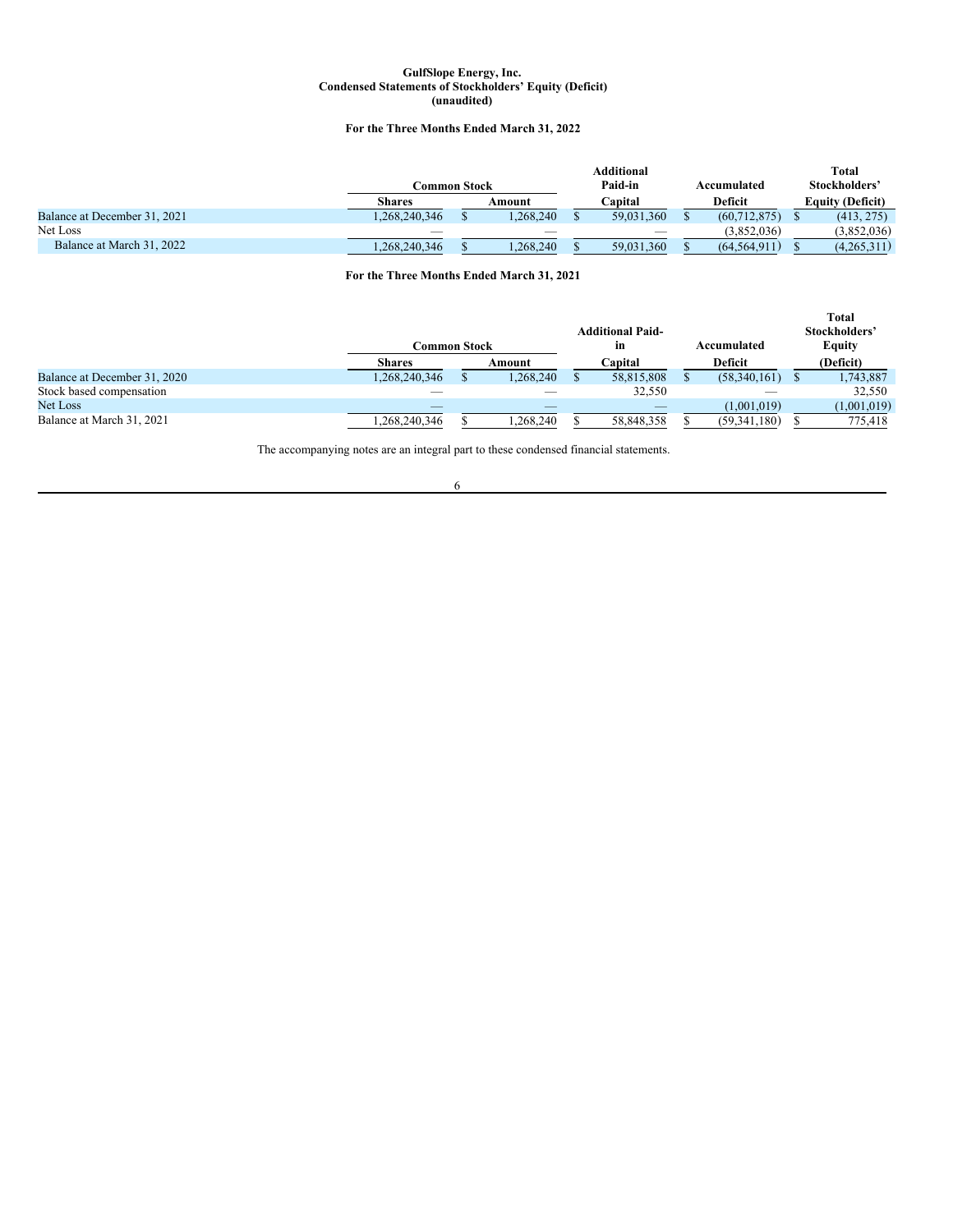### **GulfSlope Energy, Inc. Condensed Statements of Stockholders' Equity (Deficit) (unaudited)**

## **For the Six Months Ended March 31, 2022**

|                               |                     |  |           |         | <b>Additional</b> |  |                | Total<br>Shareholders' |
|-------------------------------|---------------------|--|-----------|---------|-------------------|--|----------------|------------------------|
|                               | <b>Common Stock</b> |  |           | Paid-In |                   |  | Accumulated    | Equity                 |
|                               | <b>Shares</b>       |  | Amount    |         | Capital           |  | Deficit        | (Deficit)              |
| Balance at September 30, 2021 | 1,268,240,346       |  | 1,268,240 |         | 58.999.585        |  | (60, 207, 991) | 59,834                 |
| Stock based compensation      |                     |  |           |         | 31,775            |  |                | 31,775                 |
| Net Loss                      |                     |  |           |         |                   |  | (4,356,920)    | (4,356,920)            |
| Balance at March 31, 2022     | .268.240.346        |  | .268.240  |         | 59,031,360        |  | (64, 564, 911) | (4,265,311)            |

**For the Six Months Ended March 31, 2021**

|                                           | <b>Common Stock</b>      |           | <b>Additional</b><br>Paid-In | <b>Additional</b><br>Paid-In Capital<br><b>Shares to Be</b> | Accumulated              | Total<br>Shareholders'<br><b>Equity</b> |
|-------------------------------------------|--------------------------|-----------|------------------------------|-------------------------------------------------------------|--------------------------|-----------------------------------------|
|                                           | <b>Shares</b>            | Amount    | Capital                      | <b>Issued</b>                                               | <b>Deficit</b>           | (Deficit)                               |
| Balance at September 30, 2020             | 1,250,740,346            | 1.250.740 | 58,728,308                   | 105,000                                                     | (57, 981, 672)           | 2,102,376                               |
| Common Stock issued in settlement of debt |                          |           |                              |                                                             |                          |                                         |
| interest                                  | 17.500,000               | 17.500    | 87,500                       | (105,000)                                                   | $\overline{\phantom{a}}$ |                                         |
| Stock based compensation                  |                          |           | 32,550                       |                                                             |                          | 32,550                                  |
| Net Loss                                  | $\overline{\phantom{a}}$ | _         | $\overline{\phantom{a}}$     | _                                                           | (1,359,508)              | (1,359,508)                             |
| Balance at March 31, 2021                 | .268,240,346             | ,268,240  | 58,848,358                   | _                                                           | (59, 341, 180)           | 775,418                                 |

The accompanying notes are an integral part to these condensed financial statements.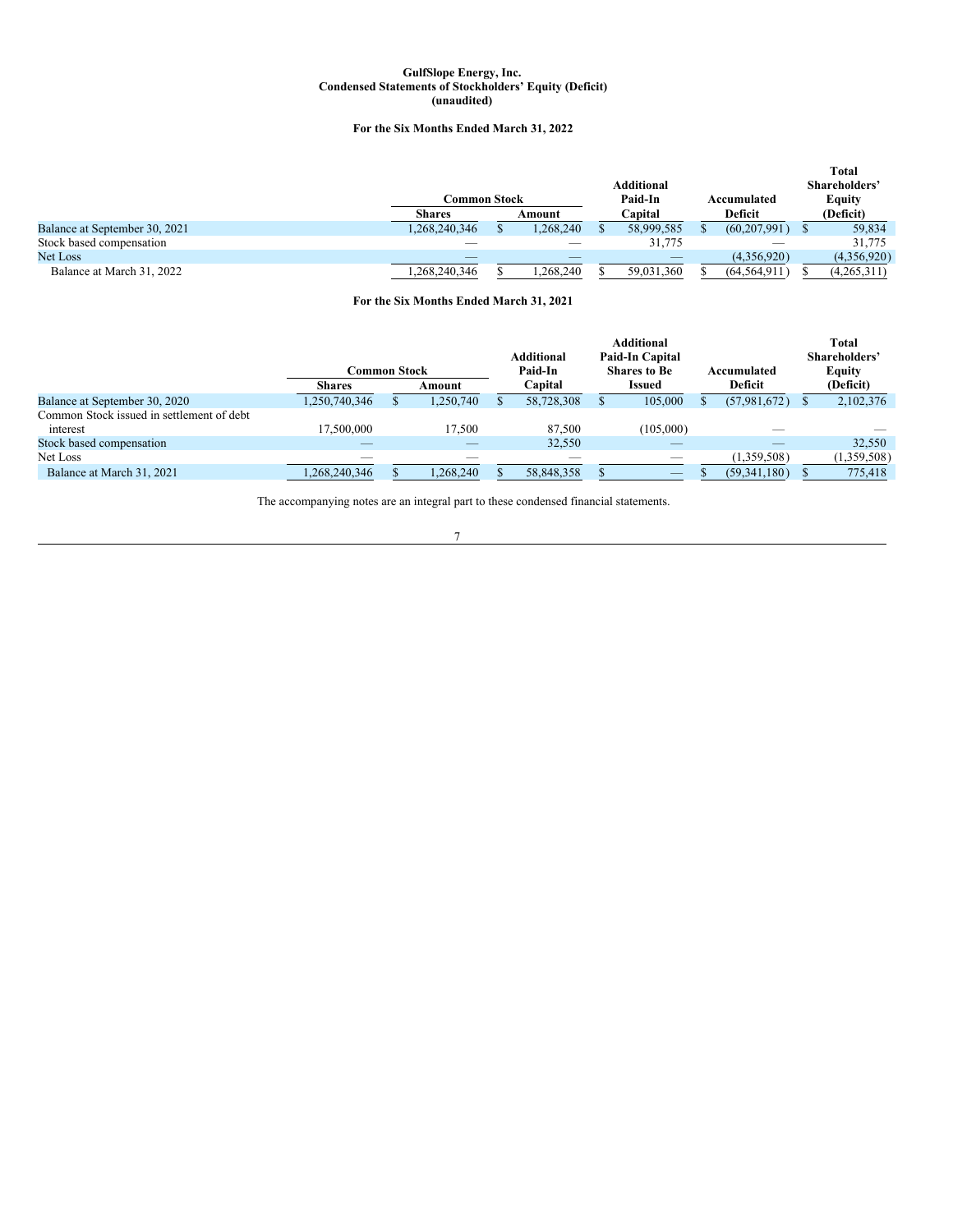## **GulfSlope Energy, Inc. Condensed Statements of Cash Flows (Unaudited)**

|                                                                                       |    | <b>For the Six Months Ended</b><br>March 31 |               |             |
|---------------------------------------------------------------------------------------|----|---------------------------------------------|---------------|-------------|
|                                                                                       |    | 2022                                        |               | 2021        |
| OPERATING ACTIVITIES                                                                  |    |                                             |               |             |
| Net Loss                                                                              | S  | (4,356,920)                                 | - \$          | (1,359,508) |
| Adjustments to Reconcile Net Loss to Net Cash Used In Operating Activities:           |    |                                             |               |             |
| Impairment of Oil and Natural Gas Properties                                          |    | 3,093,693                                   |               |             |
| Capitalization of Interest Expense                                                    |    |                                             |               |             |
| Depreciation                                                                          |    | 633                                         |               | 3,667       |
| <b>Stock Based Compensation</b>                                                       |    | 31,775                                      |               | 32,550      |
| Loss on Derivative Financial Instruments                                              |    | 184,231                                     |               | 456,915     |
| Debt Discount Amortization                                                            |    | 43,213                                      |               | 53,219      |
| Gain on Debt Extinguishment                                                           |    |                                             |               | (136, 640)  |
| Changes in Operating Assets and Liabilities:                                          |    |                                             |               |             |
| <b>Accounts Receivable</b>                                                            |    | $\qquad \qquad -$                           |               | 41,364      |
| Prepaid Expenses and Other Current Assets                                             |    | (154, 134)                                  |               | (111, 816)  |
| <b>Accounts Payable</b>                                                               |    | (23, 737)                                   |               | (189, 205)  |
| Accrued Interest Payable                                                              |    | 230,378                                     |               | 230,621     |
| <b>Operating Lease Liabilities</b>                                                    |    |                                             |               | 12.503      |
| Net Cash Used In Operating Activities                                                 |    | (950, 868)                                  |               | (966, 330)  |
| <b>INVESTING ACTIVITIES</b>                                                           |    |                                             |               |             |
| <b>Insurance Proceeds Received</b>                                                    |    |                                             |               | 223,650     |
| <b>Equipment Purchases</b>                                                            |    |                                             |               | (2,165)     |
| Proceeds from Sale of Pipe                                                            |    |                                             |               | 133,108     |
| Investments in Oil and Gas Properties                                                 |    | (25, 461)                                   |               | (92, 976)   |
| Net Cash Provided By (Used In) Investing Activities                                   |    | (25, 461)                                   |               | 261,617     |
| <b>FINANCING ACTIVITIES</b>                                                           |    |                                             |               |             |
| Proceeds from Issuance of Convertible Notes Payable                                   |    |                                             |               |             |
|                                                                                       |    |                                             |               | (320, 527)  |
| Payments on Notes Payable                                                             |    |                                             |               |             |
| Net Cash Used In Financing Activities                                                 |    |                                             |               | (320, 527)  |
| Net Decrease in Cash                                                                  |    | (976, 329)                                  |               | (1,025,240) |
| <b>Beginning Cash Balance</b>                                                         |    | 1,517,522                                   |               | 3,190,418   |
| <b>Ending Cash Balance</b>                                                            | \$ | 541.193                                     | $\mathbf S$   | 2.165.178   |
|                                                                                       |    |                                             |               |             |
| Supplemental Schedule of Cash Flow Activities:                                        |    |                                             |               |             |
| Cash Paid for Interest, Net of Amounts Capitalized                                    | \$ |                                             | <sup>\$</sup> | 96          |
| Non-Cash Financing and Investing Activities:                                          |    |                                             |               |             |
| Capital Expenditures in Accounts Payable                                              | \$ | 31,960                                      |               | 1,959       |
| Common Stock Issued upon Conversion of Convertible Notes Payable and Accrued Interest | \$ |                                             | <sup>\$</sup> | 105,000     |

The accompanying notes are an integral part to these condensed financial statements.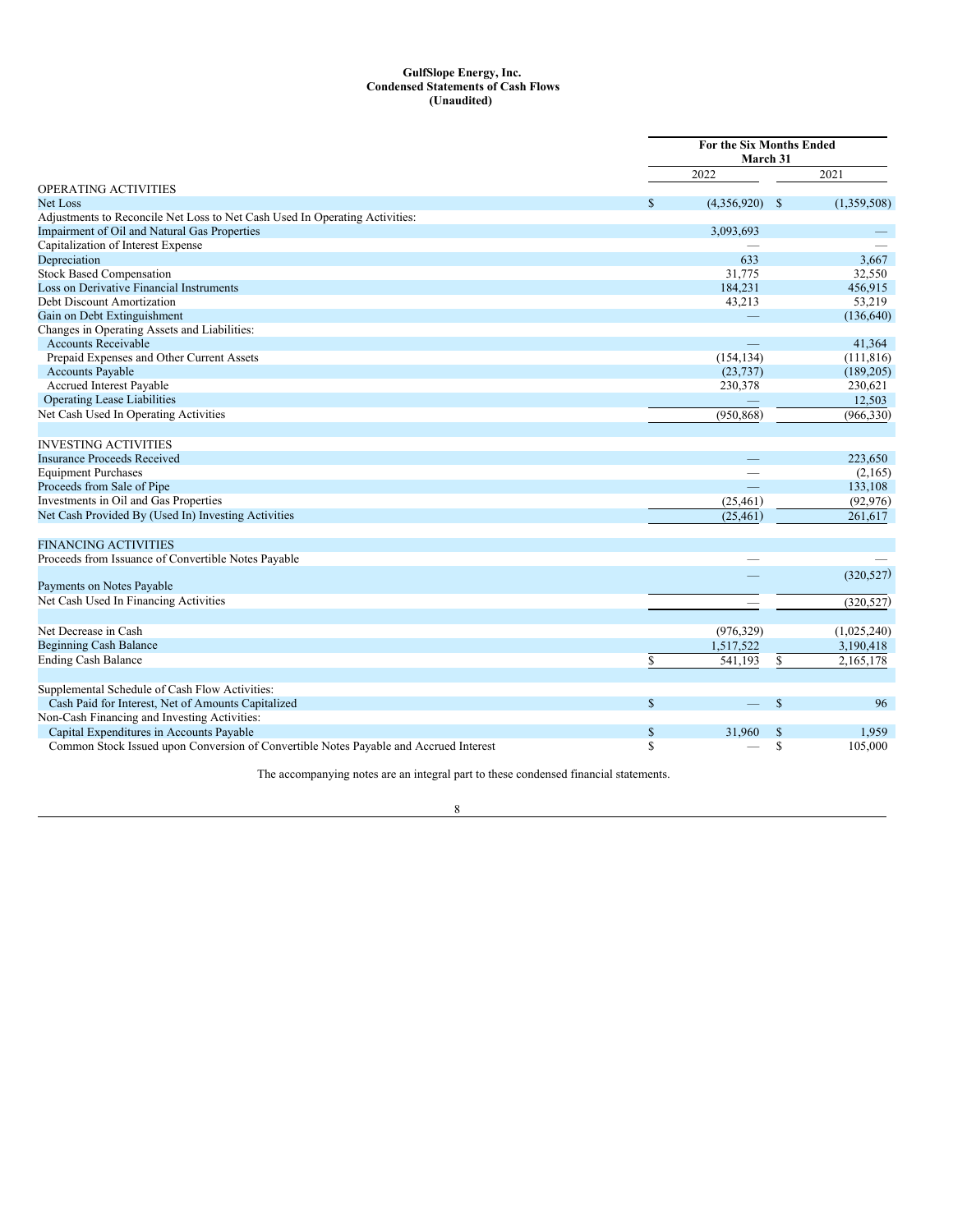#### **GulfSlope Energy, Inc. Notes to Condensed Financial Statements March 31, 2022**

## **(Unaudited)**

## **NOTE 1 – ORGANIZATION AND NATURE OF BUSINESS**

GulfSlope Energy, Inc. (the "Company" or "GulfSlope") is an independent oil and natural gas exploration company whose interests are concentrated in the United States Gulf of Mexico federal waters offshore Louisiana. The Company currently has under lease two federal Outer Continental Shelf blocks (referred to as "prospect", "portfolio" or "leases") and licensed three-dimensional (3-D) seismic data across its area of concentration. Our leases expire on June 30, 2022 and October 31, 2025, respectively.

## **NOTE 2 – SIGNIFICANT ACCOUNTING POLICIES**

The condensed financial statements included herein are unaudited. However, these condensed financial statements include all adjustments (consisting of normal recurring adjustments), which, in the opinion of management are necessary for a fair presentation of financial position, results of operations and cash flows for the interim periods. The results of operations for interim periods are not necessarily indicative of the results to be expected for an entire year. The preparation of financial statements in accordance with accounting principles generally accepted in the United States of America ("GAAP") requires management to make estimates and assumptions that affect the amounts reported in the Company's condensed financial statements and accompanying notes. Actual results could differ materially from those estimates.

Certain information, accounting policies, and footnote disclosures normally included in the financial statements prepared in accordance with GAAP have been omitted pursuant to certain rules and regulations of the Securities and Exchange Commission ("SEC"). The condensed financial statements should be read in conjunction with the audited financial statements for the year ended September 30, 2021, which were included in the Company's Annual Report on Form 10-K for the fiscal year ended September 30, 2021 and filed with the Securities and Exchange Commission on December 29, 2021.

## **Cash**

GulfSlope considers highly liquid investments with original maturities to the Company of three months or less to be cash equivalents. There were no cash equivalents at March 31, 2022 and September 30, 2021.

## **Liquidity / Going Concern**

The Company has incurred accumulated losses as of March 31, 2022 of \$64.6 million, has negative working capital of \$13.3 million and for the six months ended March 31, 2022 generated losses of \$4.4 million. Further losses are anticipated in developing our business. As a result, there exists substantial doubt about our ability to continue as a going concern. As of March 31, 2022, we had \$0.5 million of unrestricted cash on hand. The Company estimates that it will need to raise a minimum of \$10.0 million to meet its obligations and planned expenditures. The \$10.0 million is comprised primarily of capital project expenditures as well as general and administrative expenses. It does not include any amounts due under outstanding debt obligations, which amounted to \$12.3 million of current principal and accrued interest as of March 31, 2022. The Company plans to finance operations and planned expenditures through the issuance of equity securities, debt financings and farm-out agreements, asset sales or mergers. The Company also plans to extend the agreements associated with all loans, the accrued interest payable on these loans, as well as the Company's accrued liabilities. There are no assurances that financing will be available with acceptable terms, if at all, or that obligations can be extended. If the Company is not successful in obtaining financing or extending obligations, operations would need to be curtailed or ceased, or the Company would need to sell assets or consider alternative plans up to and including restructuring. The financial statements do not include any adjustments that might result from the outcome of this uncertainty.

## **Accounts Receivable**

The Company records an accounts receivable for operations expense reimbursements due from joint interest partners, and also from normal operations. The Company estimates allowances for doubtful accounts based on the aged receivable balances and historical losses. If the Company determines any account to be uncollectible based on significant delinquency or other factors, the receivable and the underlying asset are assessed for recovery. As of March 31, 2022 and September 30, 2021, there was no allowance for doubtful accounts receivable. Gross accounts receivable was nil at March 31, 2022 and September 30, 2021, respectively.

## **Full Cost Method**

The Company uses the full cost method of accounting for its oil and gas exploration and development activities. Under the full cost method of accounting, all costs associated with successful and unsuccessful exploration and development activities are capitalized on a country-by-country basis into a single cost center ("full cost pool"). Such costs include property acquisition costs, geological and geophysical ("G&G") costs, carrying charges on non-producing properties, costs of drilling both productive and nonproductive wells. Overhead costs, which includes employee compensation and benefits including stock-based compensation, incurred that are directly related to acquisition, exploration and development activities are capitalized. Interest expense is capitalized related to unevaluated properties and wells in process during the period in which the Company is incurring costs and expending resources to get the properties ready for their intended purpose. For significant investments in unproved properties and major development projects that are not being currently depreciated, depleted, or amortized and on which exploration or development activities are in progress, interest costs are capitalized. Proceeds from property sales will generally be credited to the full cost pool, with no gain or loss recognized, unless such a sale would significantly alter the relationship between capitalized costs and the proved reserves attributable to these costs. A significant alteration would typically involve a sale of 25% or more of the proved reserves related to a single full cost pool.

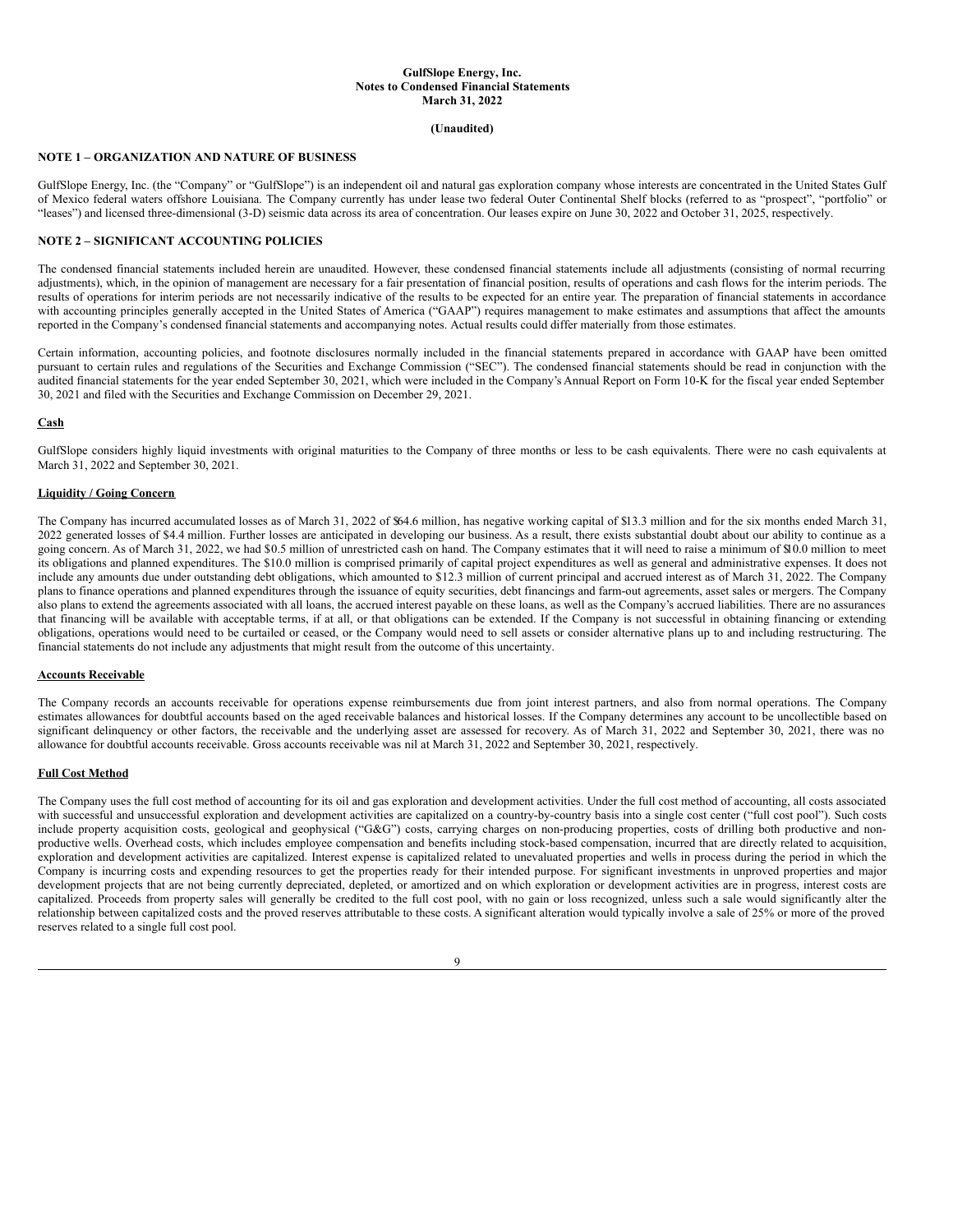Proved properties are amortized on a country-by-country basis using the units of production method ("UOP"), whereby capitalized costs are amortized over total proved reserves. The amortization base in the UOP calculation includes the sum of proved property, net of accumulated depreciation, depletion and amortization ("DD&A"), estimated future development costs (future costs to access and develop proved reserves), and asset retirement costs, less related salvage value.

The costs of unproved properties and related capitalized costs (such as G&G costs) are withheld from the amortization calculation until such time as they are either developed or abandoned. Unproved properties and properties under development are reviewed for impairment at least quarterly and are determined through an evaluation that considers, among other factors, seismic data, requirements to relinquish acreage, drilling results, remaining time in the commitment period, remaining capital plan, and political, economic, and market conditions. In countries where proved reserves exist, exploratory drilling costs associated with dry holes are transferred to proved properties immediately upon determination that a well is dry and amortized accordingly. In countries where a reserve base has not yet been established, impairments are charged to earnings. For the quarter ended March 31, 2022, the Company has taken an impairment of approximately \$3.1 million for all of the costs associated with one of the Tau Prospect leases that will expire within the next ninety days. The Company continues to actively pursue the development of its remaining unproved properties.

Companies that use the full cost method of accounting for oil and natural gas exploration and development activities are required to perform a ceiling test calculation each quarter. The full cost ceiling test is an impairment test prescribed by SEC Regulation S-X Rule 4-10. The ceiling test is performed quarterly, on a country-by-country basis, utilizing the average of prices in effect on the first day of the month for the preceding twelve-month period. The cost center ceiling is defined as the sum of (a) estimated future net revenues, discounted at 10% per annum, from proved reserves, (b) the cost of properties not being amortized, if any, and (c) the lower of cost or market value of unproved properties included in the cost being amortized. If such capitalized costs exceed the ceiling, the Company will record a write-down to the extent of such excess as a non-cash charge to earnings. Any such write-down will reduce earnings in the period of occurrence and results in a lower depreciation, depletion and amortization rate in future periods. A write-down may not be reversed in future periods even though higher oil and natural gas prices may subsequently increase the ceiling.

The Company capitalizes exploratory well costs into oil and gas properties until a determination is made that the well has either found proved reserves or is impaired. If proved reserves are found, the capitalized exploratory well costs are reclassified to proved properties. The well costs are charged to expense when the exploratory well costs are determined to be impaired. Capitalized exploratory well costs have been pending the outcome of exploration activities involving the drilling of the Tau No. 2 well (twin well). During the quarter ended March 31, 2022 approximately \$3.1 million of these suspended well costs have been impaired. The impairment charge was recorded because without the commencement of drilling the Tau #2 well or a lease extension being granted, one of the Tau Prospect lease blocks will expire on June 30, 2022. Since the Tau prospect extends over two lease blocks, costs associated with the remaining Tau lease block remain capitalized.

As of March 31, 2022, the Company's oil and gas properties consisted of unproved properties, wells in process and no proved reserves.

A combination of Biden administration actions regarding oil and gas exploration on federal lands and world events have placed tremendouspressures on the global supplydemand balance for crude oil and related products resulting in volatile commodity prices. The Company has evaluated the effect of these factors on its business and notes these factors have caused a delay in the plans for the Company's 2022 drilling program. The Company continues to monitor the economic environment and evaluate the impact on the business.

## **Asset Retirement Obligations**

The Company's asset retirement obligations will represent the present value of the estimated future costs associated with plugging and abandoning oil and natural gas wells, removing production equipment and facilities and restoring the seabed in accordance with the terms of oil and gas leases and applicable state and federal laws. Determining asset retirement obligations requires estimates of the costs of plugging and abandoning oil and natural gas wells, removing production equipment and facilities and restoring the sea bed as well as estimates of the economic lives of the oil and gas wells and future inflation rates. The resulting estimate of future cash outflows will be discounted using a credit-adjusted risk-free interest rate that corresponds with the timing of the cash outflows. Cost estimates will consider historical experience, third party estimates, the requirements of oil and natural gas leases and applicable local, state and federal laws, but do not consider estimated salvage values. Asset retirement obligations will be recognized when the wells drilled reach total depth or when the production equipment and facilities are installed or acquired with an associated increase in proved oil and gas property costs. Asset retirement obligations will be accreted each period through depreciation, depletion and amortization to their expected settlement values with any difference between the actual cost of settling the asset retirement obligations and recorded amount being recognized as an adjustment to proved oil and gas property costs. Cash paid to settle asset retirement obligations will be included in net cash provided by operating activities from continuing operations in the statements of cash flows. On a quarterly basis, when indicators suggest there have been material changes in the estimates underlying the obligation, the Company reassesses its asset retirement obligations to determine whether any revisions to the obligations are necessary. At least annually, the Company will assess all of its asset retirement obligations to determine whether any revisions to the obligations are necessary. Future revisions could occur due to changes in estimated costs or well economic lives, or if federal or state regulators enact new requirements regarding plugging and abandoning oil and natural gas wells. The Company drilled two well bores in 2018 and 2019 and these wellbores were both plugged with no further cost required and as such, the asset retirement obligation was completely extinguished.

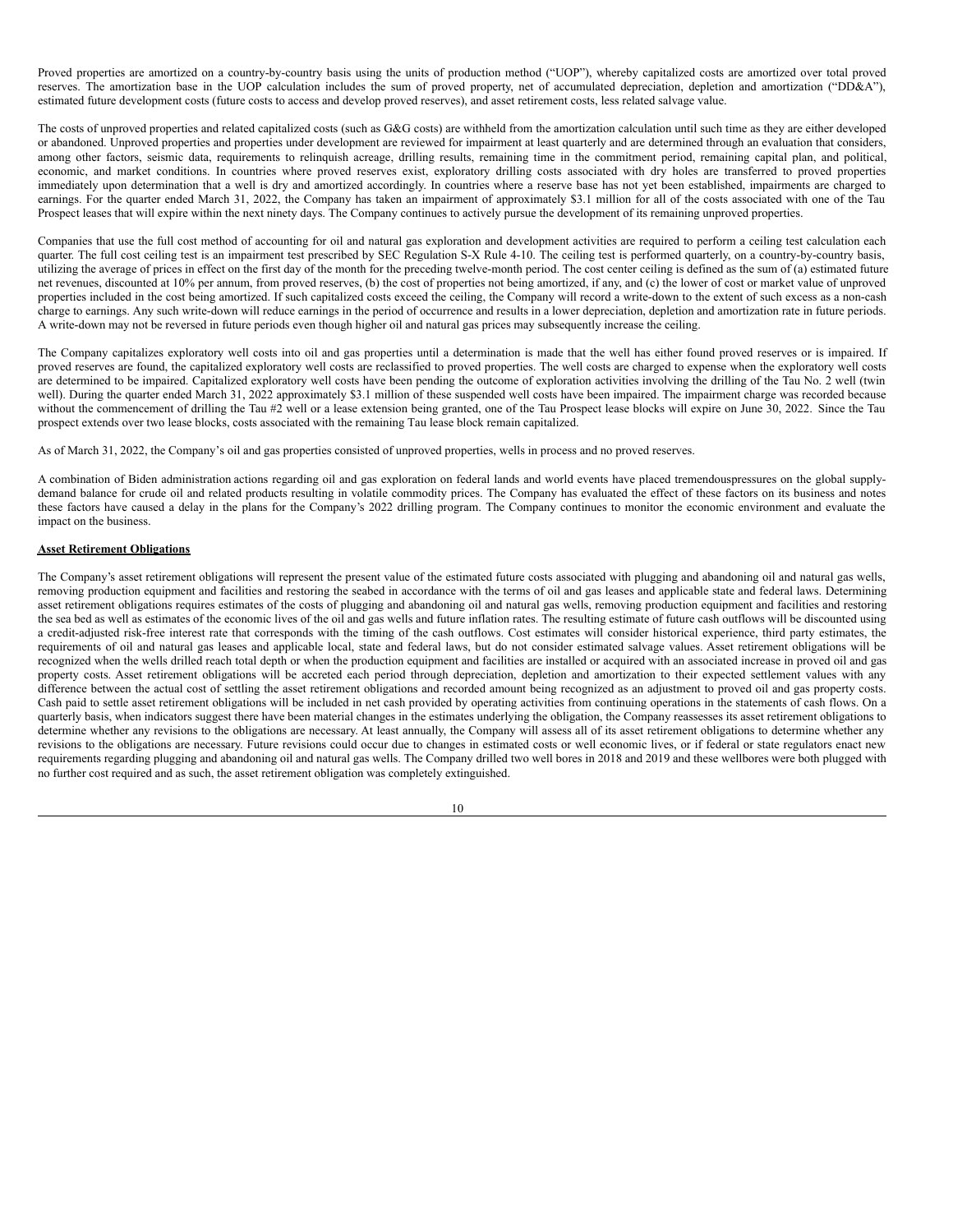## **Derivative Financial Instruments**

The accounting treatment of derivative financial instruments requires thatthe Company record certain embedded conversion options and warrants as liabilities at their fair value as of the inception date of the agreement and at fair value as of each subsequent balance sheet date with any change in fair value recorded as income or expense. As a result of entering into certain note agreements, for which such instruments contained a variable conversion feature with no floor, the Company had adopted a sequencing policy in accordance with ASC 815-40-35-12 whereby all future instruments issued after such variable conversion feature instruments may be classified as a derivative liability with the exception of instruments related to share-based compensation issued to employees or directors, as long as the certain variable convertible instruments exist. During the three months ended December 31, 2020, the variable conversion feature instruments were extinguished or modified to remove the variable conversion feature. See Note  $\overline{7}$ 

Prior to November 19, 2020, the Company had a certain note payable which contained a variable conversion feature with no floor, and accordingly, the Company had adopted a sequencing policy in accordance with ASC 815-40-35-12 whereby all stock-based instruments issued after such note payable was issued and prior to it being extinguished were classified as derivative liabilities, with the exception of instruments related to share-based compensation issued to employees or directors. Such sequencing policy ceased upon the extinguishment of the note payable on November 19, 2020.

## **Basic and Dilutive Earnings Per Share**

Basic income (loss) per share ("EPS") is computed by dividing net income (loss) (the numerator) by the weighted average number of common shares outstanding for the period (denominator). Diluted EPS is computed by dividing net income (loss) by the weighted average number of common shares and potential common shares outstanding (if dilutive) during each period. Potential common shares include stock options, warrants, and convertible notes payable. The number of potential common shares outstanding relating to stock options and warrants, is computed using the treasury stock method. The number of potential common shares related to convertible notes payable is determined using the if-converted method.

As the Company has incurred losses for the three and six months ended March 31, 2022 and 2021, the potentially dilutive shares are anti-dilutive and are thus not added into the loss per share calculations. As of March 31, 2022 and 2021, there were 288,070,151 and 298,285,026 potentially dilutive shares, respectively.

## **Use of Estimates**

The preparation of financial statements in conformity with GAAP requires management to make estimates and assumptions that affect the reported amounts of assets and liabilities and disclosure of contingent assets and liabilities at the date of the financial statements and the reported amounts of revenues and expenses during the reporting period. Actual results could differ from those estimates.

## **Recent Accounting Pronouncements**

In August 2020, the Financial Accounting Standards Board ("FASB") issued ASU No. 2020-06, Accounting for Convertible Instruments and Contracts in an Entity's Own Equity (ASU 2020-06), which simplifies the accounting for certain financial instruments with characteristics of liabilities and equity, including convertible instruments and contracts in an entity's own equity. Additionally, ASU 2020-06 requires the application of the if-converted method to calculate the impact of convertible instruments on diluted earnings per share (EPS), which is consistent with the Company's accounting treatment under the current standard. ASU 2020-06 is effective for fiscal years beginning after December 15, 2021, with early adoption permitted for fiscal years beginning after December 15, 2020. ASU No. 2020-06 can be adopted on either a fully retrospective or modified retrospective basis. The adoption of ASU 2020-06 is not expected to have a material impact on the Company's financial statements or disclosures.

In May 2021, the FASB issued ASU 2021-04, Earnings Per Share (Topic 260), Debt-Modifications and Extinguishments (Subtopic 470-50), Compensation-Stock Compensation (Topic 718), and Derivatives and Hedging-Contracts in Entity's Own Equity (Subtopic 815-40): Issuer's Accounting for Certain Modifications or Exchanges of Freestanding Equity-Classified Written Call Options. ASU 2021-04 provides clarification and reduces diversity in an issuer's accounting for modifications or exchanges of freestanding equity-classified written call options (such as warrants) that remain equity classified after modification or exchange. An issuer measures the effect of a modification or exchange as the difference between the fair value of the modified or exchanged warrant and the fair value of that warrant immediately before modification or exchange. ASU 2021-04 introduces a recognition model that comprises four categories of transactions and the corresponding accounting treatment for each category (equity issuance, debt origination, debt modification, and modifications unrelated to equity issuance and debt origination or modification). ASU 2021-04 is effective for all entities for fiscal years beginning after December 15, 2021, including interim periods within those fiscal years. An entity should apply the guidance provided in ASU 2021-04 prospectively to modifications or exchanges occurring on or after the effective date. Early adoption is permitted for all entities, including adoption in an interim period. If an entity elects to early adopt ASU 2021-04 in an interim period, the guidance should be applied as of the beginning of the fiscal year that includes that interim period. The adoption of ASU 2021-04 is not expected to have a material impact on the Company's financial statements or disclosures.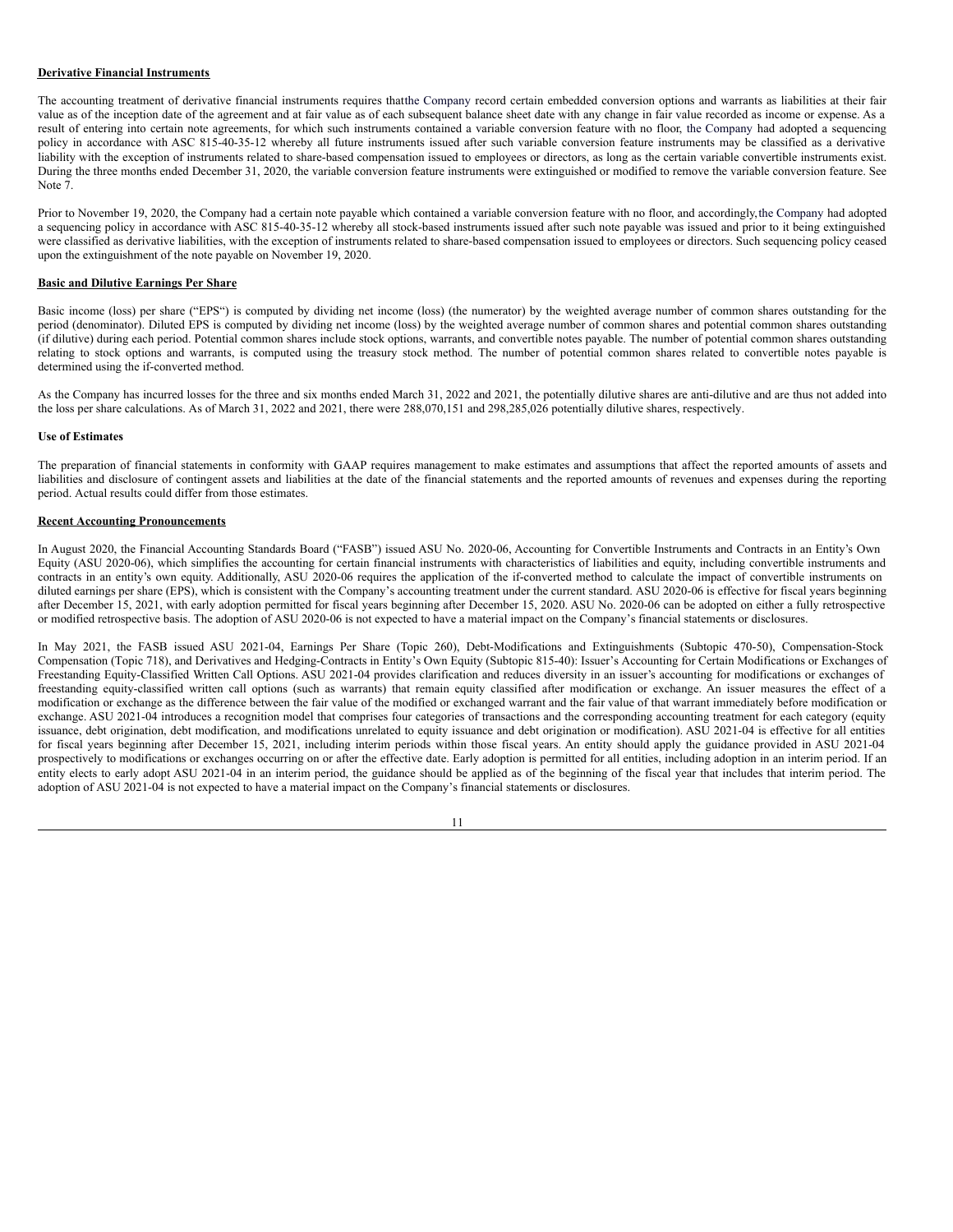<span id="page-11-0"></span>The Company has evaluated all other recent accounting pronouncements and believes either they are not applicable or that none of them will have a significant effect on the Company's financial statements.

## **NOTE 3 – OIL AND NATURAL GAS PROPERTIES**

The Company currently has under lease two federal Outer Continental Shelf blocks and has licensed 2.2 million acres of three-dimensional (3-D) seismic data in its area of concentration. Our two leases expire on June 30, 2022, and October 31, 2025, respectively.

The Company, as the operator of two wells drilled in the United States Gulf of Mexico, has incurred tangible and intangible drilling costs for the wells in process and has billed its working interest partners for their respective share of the drilling costs to date. The intangible drilling and all other costs related to the first well have been impaired. The second well, Tau, was drilled to a measured depth of 15,254 feet, as compared to the originally permitted 29,857 foot measured depth. Producible hydrocarbon zones were not established to that depth, but hydrocarbon shows were encountered. Complex geomechanical conditions required two by-pass wellbores, one sidetrack wellbore, and eight casing strings to reach that depth. Equipment limitations prevented further drilling operations. The Company has determined that the optimum way to test the Tau Prospect is through a redrill. However, the Biden administration's actions regarding oil and gas exploration on federal lands and the volatility of commodity prices have impacted the timing of a potential redrill.

As of March 31, 2022, the Company's oil and natural gas properties consisted of unproved properties, wells in process and no proved reserves. During the six months ended March 31, 2022 and 2021, an impairment charge of approximately \$3.1 million and nil has been recorded. The impairment charge was recorded because without the commencement of drilling the Tau #2 well or a lease extension being granted, one of the Tau Prospect lease blocks will expire on June 30, 2022. Interest has not been capitalized for the six months ended March 31, 2022 and 2021, respectively, and approximately \$0.06 million and \$0.03 million of general and administrative expenses have been capitalized to oil and natural gas properties for the six months ended March 31, 2022 and 2021, respectively.

## **NOTE 4 – RELATED PARTY TRANSACTIONS**

During April 2013 through September 2017, the Company entered into convertible promissory notes whereby it borrowed a total of approximately \$8.7 million from John Seitz, the chief executive officer ("CEO"). The notes are due on demand, bear interest at the rate of 5% per annum, and approximately \$5.3 million of the notes are convertible into shares of common stock at a conversion price equal to \$0.12 per share of common stock (the then offering price of shares of common stock to unaffiliated investors). As of March 31, 2021, the total amount owed to John Seitz is approximately \$8.7 million. This amount is included in loans from related parties within the condensed balance sheets. There is approximately \$3.2 million of unpaid interest associated with these loans included in accrued interest payable within the balance sheet as of March 31, 2022.

On November 15, 2016, a family member of the CEO entered into a \$50,000 convertible promissory note with associated warrants ("Bridge Financing") under the same terms received by other investors (see Note 6).

Domenica Seitz CPA, related to John Seitz, has provided accounting services to the Company through September 30, 2020 as a consultant and beginning October 2020 as an employee. During the three months ended March 31, 2022 and 2021, the services provided were valued at approximately \$19,000, respectively. During the six months ended March 31, 2022 and 2021, the services provided were valued at approximately \$38,000, respectively

## **NOTE 5 – NOTE PAYABLE**

On April 16, 2020, GulfSlope Energy, Inc. entered into a promissory note (the "Note") evidencing an unsecured \$100,300 loan under the Paycheck Protection Program (the "PPP Loan"). The Paycheck Protection Program was established under the Coronavirus Aid, Relief, and Economic Security Act (the "CARES Act") and is administered by the U.S. Small Business Administration. The PPP Loan was made through Zions Bancorporation, N.A. dba Amegy Bank (the "Lender"). On December 17, 2020, the PPP Loan plus accrued interest of \$662 was formally forgiven in full by the U.S. Small Business Administration. The forgiven loan balance and related interest totaling \$100,962 was accounted for as a gain on debt extinguishment in the Condensed Statements of Operations during the three months ended December 31, 2020.

## **NOTE 6 – CONVERTIBLE NOTES PAYABLE**

The Company's convertible promissory notes consisted of the following as of September 30, 2021 and March 31, 2022.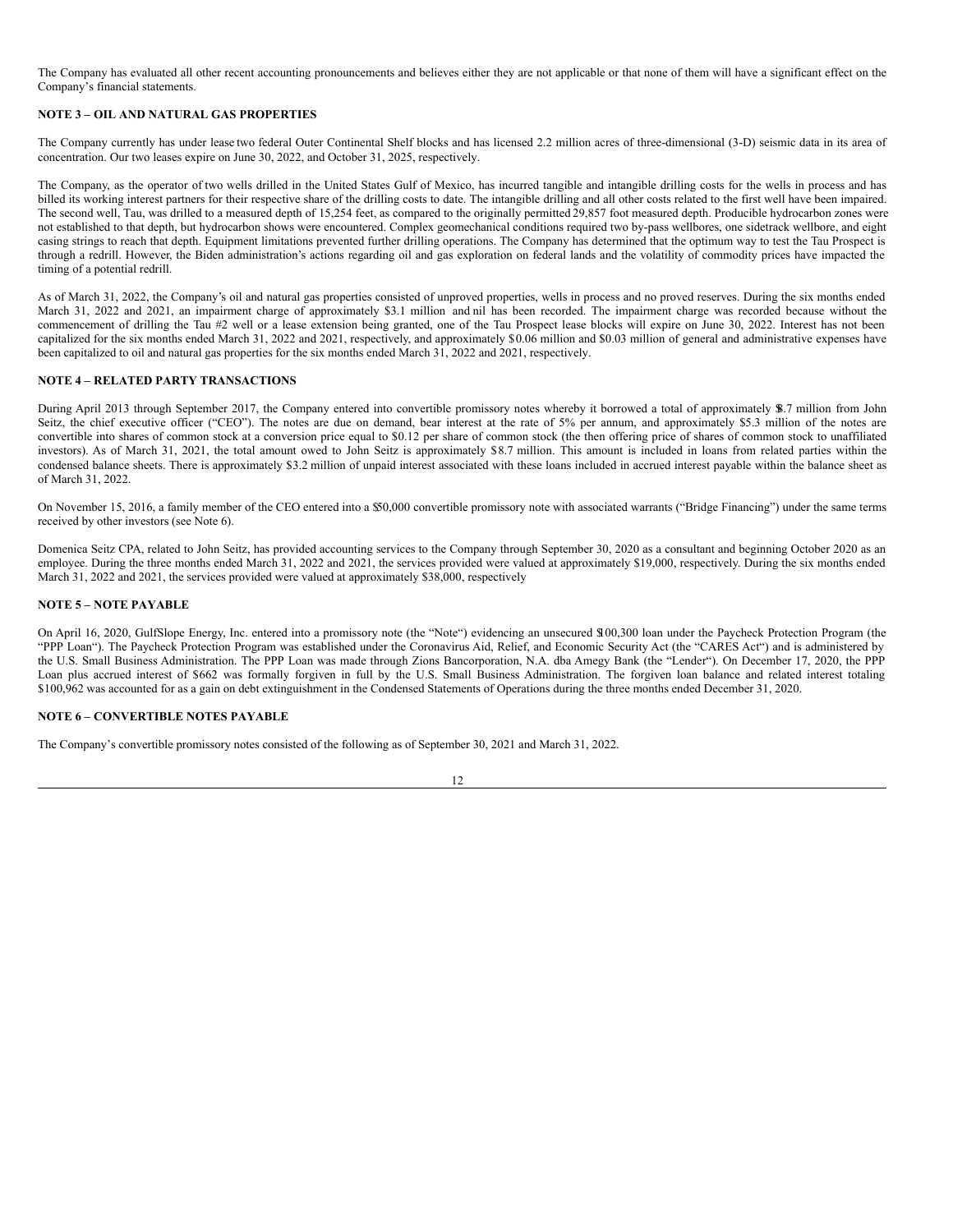|                               |              | September 30, 2021 |                 |              | <b>March 31, 2022</b> |     |              |              |                 |             |                  |  |  |
|-------------------------------|--------------|--------------------|-----------------|--------------|-----------------------|-----|--------------|--------------|-----------------|-------------|------------------|--|--|
|                               |              |                    |                 |              | <b>Notes, Net</b>     |     |              |              |                 |             | <b>Notes Net</b> |  |  |
|                               | <b>Notes</b> |                    | <b>Discount</b> |              | of Discount           |     | <b>Notes</b> |              | <b>Discount</b> | of Discount |                  |  |  |
| <b>Bridge Financing Notes</b> | 227,000      | $\mathbb{S}$       | (50, 337)       | $\mathbb{S}$ | 176,663               | D.  | 227,000      | $\sqrt{S}$   | (7, 124)        |             | 219,876          |  |  |
| Total                         | 227,000      | <sup>S</sup>       | (50, 337)       | -S           | 176,663               | ĽЪ. | 227,000      | $\mathbf{s}$ | (7,124)         |             | 219,876          |  |  |

## Bridge Financing Notes

Between June and November 2016, the Company issued eleven convertible promissory notes ("Bridge Financing Notes") with associated warrants in a private placement to accredited investors for total gross proceeds of \$837,000, including \$222,000 from related parties. These notes and associated warrants had a maturity ofone year (which has been extended at maturity to April 30, 2022), an annual interest rate of 8% and can be converted at the option of the holder at a conversion price of \$0.025 per share. In addition, the convertible notes will automatically convert if a qualified equity financing of at least \$3 million occurs before maturity and such mandatory conversion price will equal the effective price per share paid in the qualified equity financing. The note balances as of March 31, 2022 and September 30, 2021 were \$277,000, with unamortized debt discounts of approximately \$7,000 and \$50,000, respectively. Debt discount amortization for the three months ended March 31, 2022 and 2021 was approximately \$21,000 and \$5,000, respectively. Debt discount amortization for the six months ended March 31, 2022 and 2021 was approximately \$43,000 and \$10,000, respectively. The maturity date related to these notes and associated warrants was extended to April 30, 2022.

## June 2019 Convertible Debenture

In November 2020, the Company made a \$300,000 payment in full to satisfy the remaining balance of the convertible debenture and a gain on extinguishment of debt was recognized in the amount of \$35,678. Debt discount amortization for the six months ended March 31, 2021 was approximately \$43,000.

## **NOTE 7 – FAIR VALUE MEASUREMENT**

Fair value is defined as the price that would be received upon the sale of an asset or paid to transfer a liability in an orderly transaction between market participants at the measurement date. Fair value measurements are classified and disclosed in one of the following categories:

- Level 1: Unadjusted quoted prices in active markets that are accessible at the measurement date for identical, unrestricted assets or liabilities. The Company considers active markets as those in which transactions for the assets or liabilities occur in sufficient frequency and volume to provide pricing information on an ongoing basis.
- Level 2: Quoted prices in markets that are not active, or inputs which are observable, either directly or indirectly, for substantially the full term of the asset or liability. This category includes those derivative instruments that the Company values using observable market data. Substantially all of these inputs are observable in the marketplace throughout the term of the derivative instrument, can be derived from observable data, or are supported by observable levels at which transactions are executed in the marketplace. Instruments in this category include non-exchange traded derivative financial instruments as well as warrants to purchase common stock and long-term incentive plan liabilities calculated using the Black-Scholes model to estimate the fair value as of the measurement date.
- Level 3: Measured based on prices or valuation models that require inputs that are both significant to the fair value measurement and less observable from objective sources (i.e. supported by little or no market activity).

As required by ASC 820-10, financial assets and liabilities are classified based on the lowest level of input that is significant to the fair value measurement. The Company's assessment of the significance of a particular input to the fair value measurement requires judgment and may affect the valuation of the fair value of assets and liabilities and their placement within the fair value hierarchy levels.

## **Fair Value on a Recurring Basis**

The following table sets forth by level within the fair value hierarchy the Company's derivative financial instruments that were accounted for at fair value on a recurring basis as of September 30, 2021 and March 31, 2022, respectively:

| <b>Description</b>                                    | <b>Ouoted Prices in</b><br><b>Active Markets</b><br>for<br><b>Identical Assets</b><br>(Level 1) |                          | Significant<br>Other<br><b>Observable</b><br>Inputs<br>(Level 2) | <b>Significant Other</b><br><b>Unobservable</b><br>Inputs<br>(Level 3) | <b>Total Fair</b><br>Value as of |
|-------------------------------------------------------|-------------------------------------------------------------------------------------------------|--------------------------|------------------------------------------------------------------|------------------------------------------------------------------------|----------------------------------|
| Derivative Financial Instrument at September 30, 2021 |                                                                                                 |                          | (1,201,656)                                                      |                                                                        | (1,201,656)                      |
| Derivative Financial Instrument at March 31, 2022     |                                                                                                 | $\overline{\phantom{m}}$ | (1.385.887)                                                      | $\overline{\phantom{m}}$                                               | (1,385,887)                      |

The change in derivative financial instruments for the six months ended March 31, 2022 is as follows:

| September 30, 2021 balance          | (1.201.656) |
|-------------------------------------|-------------|
| New derivative instruments issued   |             |
| Derivative instruments extinguished |             |
| Change in fair value                | (184, 231)  |
| March 31, 2022 balance              | (1,385,887) |

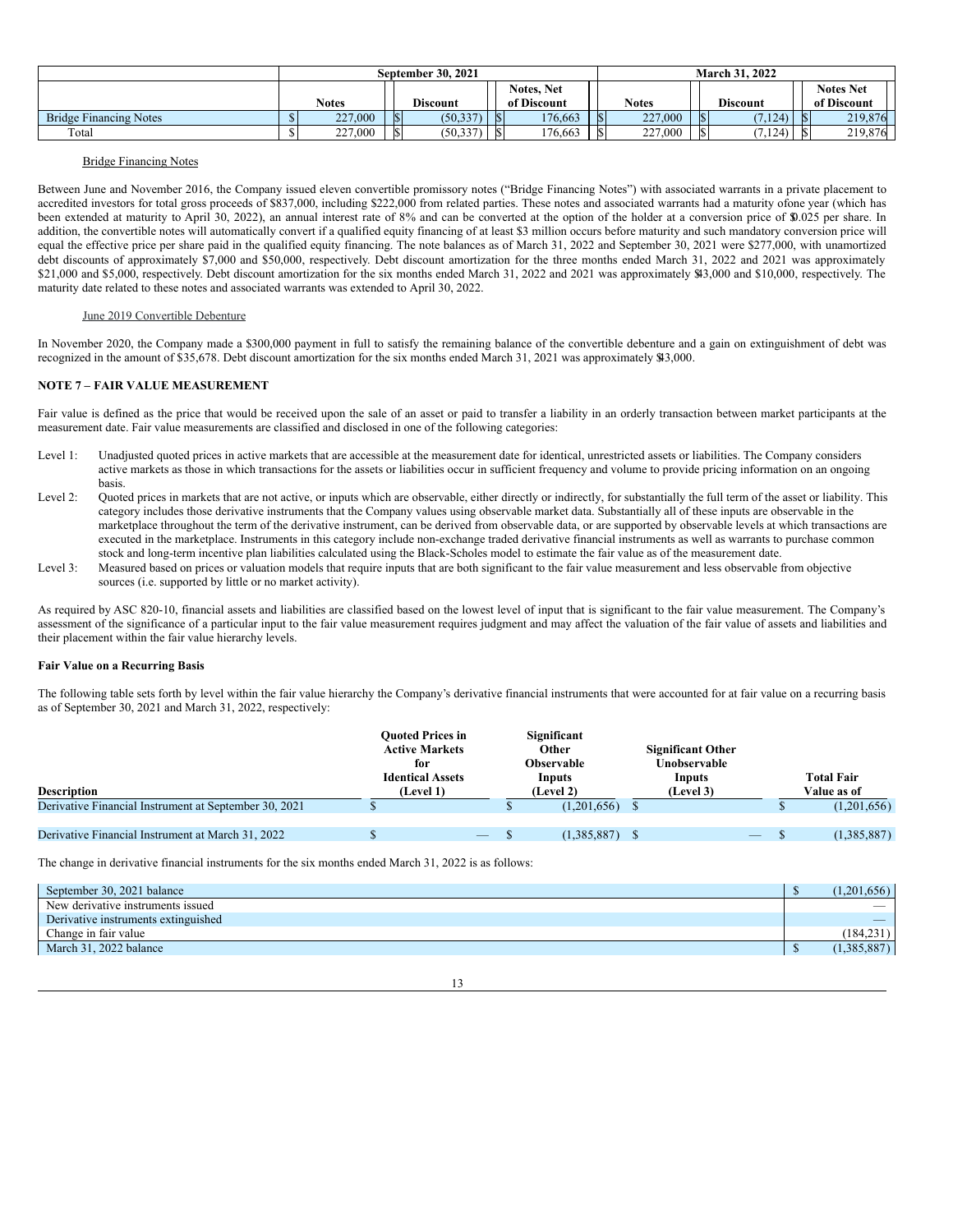Non-recurring fair value assessments include impaired oil and natural gas property assessments and stock-based compensation. An impairment charge of approximately \$3.1 million and nil was recorded for the quarters ended March 31, 2022 and 2021, respectively. The Company recorded stock-based compensation of il and approximately \$33,000 for the three months ended March 31, 2022 and 2021, respectively. The Company recorded stock-based compensation of approximately \$2,000 and approximately \$33,000 for the six months ended March 31, 2022 and 2021, respectively.

## **NOTE 8 – COMMON STOCK/PAID IN CAPITAL**

## Six Months Ended March 31, 2021

In October 2020, the Company issued approximately 17.5 million common shares with a fair value of approximately \$0.1 million that were reflected on the September 30, 2020 balance sheet as additional paid in capital – shares to be issued

## **NOTE 9 – STOCK-BASED COMPENSATION**

Stock-based compensation cost is measured at the grant date, based on the estimated fair value of the award using the Black Scholes option pricing model, and is recognized over the vesting period. The Company recognized stock-based compensation of nil and approximately \$33,000 for the three months ended March 31, 2022 and 2021, respectively. Of the \$33,000 of stock compensation expense for the three months ended March 31, 2021 all was recorded as general and administrative expense. The Company recognized stock-based compensation of approximately \$32,000 and approximately \$33,000 for the six months ended March 31, 2022 and 2021, respectively. All of these amounts were recorded as general and administrative expense for each respective period.

The following table summarizes the Company's stock option activity during the six months ended March 31, 2022:

|                                   | <b>Number of Options</b> |   | <b>Weighted Average</b><br><b>Exercise Price</b> | <b>Weighted Average</b><br>Remaining<br><b>Contractual Term</b><br>(In years) |
|-----------------------------------|--------------------------|---|--------------------------------------------------|-------------------------------------------------------------------------------|
| Outstanding at September 30, 2021 | 146,000,000              |   | 0.0444                                           |                                                                               |
| Granted                           |                          |   |                                                  |                                                                               |
| Exercised                         |                          |   | _                                                |                                                                               |
| Cancelled                         |                          |   |                                                  |                                                                               |
| Outstanding at March 31, 2022     | 146,000,000              |   | 0.0444                                           | 3.3                                                                           |
| Vested and expected to vest       | 146,000,000              |   | 0.0444                                           | 3.3                                                                           |
| Exercisable at March 31, 2022     | 146,000,000              | S | 0.0444                                           | 3.3                                                                           |

As of March 31, 2022, there were no unrecognized stock-based compensation expense.

## **NOTE 10 – COMMITMENTS AND CONTINGENCIES**

From time to time, the Company may become involved in litigation relating to claims arising out of its operations in the normal course of business. No legal proceedings, government actions, administrative actions, investigations, or claims are currently pending against us or involve the Company.

In July 2018, the Company entered into a 39 month lease for approximately 5,000 square feet of office space in 4 Houston Center in downtown Houston. Annual base rent is approximately \$94,000 for the first 18 months, increasing to approximately \$97,000 and \$99,000 respectively during the remaining term of the lease. The lease term ended on September 30, 2021, and the Company entered into a twelve-month lease that can be terminated with at least 30 days prior written notice.

The Company reached an agreement in August 2018 for the settlement of approximately \$1 million in debt owed to a third party. As required under the terms of the settlement, the Company made a payment of approximately \$0.16 million in cash and 10 million shares of common stock at such time. The agreement also contained a provision such that upon the sale of the common stock by the holder, if the proceeds received were not sufficient to fully satisfy the original debt balance, additional payment by the Company will be made under a mutually agreed payment plan. If the stock is sold for a gain any surplus in excess of \$1.3 million shall be a credit against future purchases. The agreement was determined to meet the definition of a derivative in accordance with ASC 815. At March 31, 2022, there is a derivative financial instrument liability recorded of approximately \$0.7 million related to this agreement.

## **NOTE 11 – SUBSEQUENT EVENTS**

The Company completed a review and analysis of all events that occurred after the condensed balance sheet date to determine if any such events must be reported and has determined that there are no other subsequent events to be disclosed.

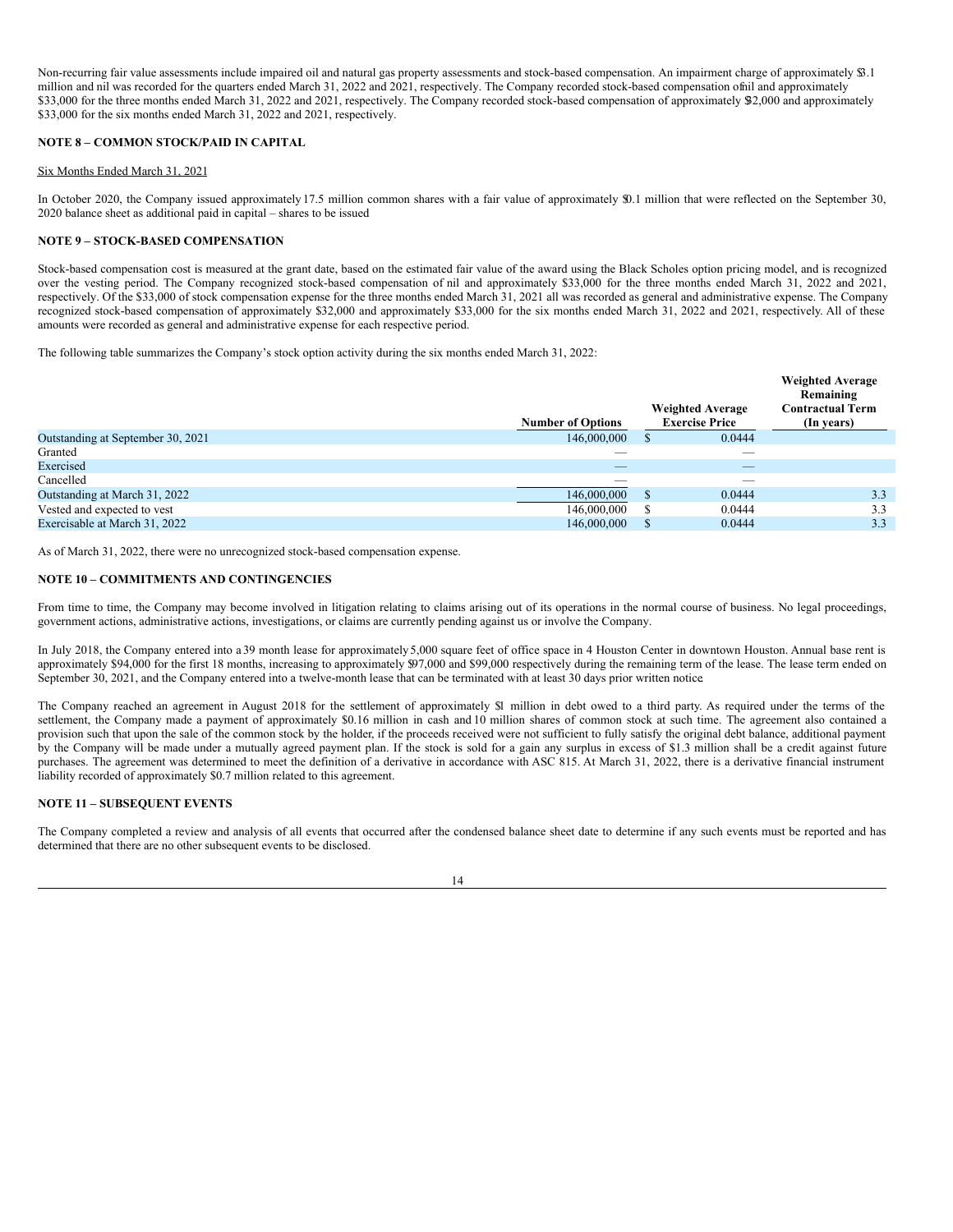#### **Item 2. Management's Discussion and Analysis of Financial Condition and Results of Operations.**

#### **Forward-looking Statements**

The following discussion and analysis should be read in conjunction with our accompanying unaudited condensed consolidated financial statements and the notes to those financial statements included in Item 1 of this Quarterly Report on Form 10-Q. The following discussion contains forward-looking statements within the meaning of the Private Securities Litigation Reform Act of 1995, Section 27A of the Securities Act of 1933 and Section 21E of the Securities Exchange Act of 1934 (the "Exchange Act"). These forward-looking statements involve risks, uncertainties and assumptions. If the risks or uncertainties materialize or the assumptions prove incorrect, our results may differ materially from those expressed or implied by such forward-looking statements and assumptions. All statements other than statements of historical fact are statements that could be deemed forward-looking statements, such as those statements that address activities, events or developments that we expect, believe or anticipate will or may occur in the future. These statements are based on certain assumptions and analyses made by us in light of our experience and perception of historical trends, current conditions, expected future developments and other factors we believe are appropriate in the circumstances. Known material risks that may affect our financial condition and results of operations are discussed in Item 1A, Risk Factors of our Annual Report on Form 10-K for the year ended September 30, 2021 and this Quarterly Report on Form 10- Q, Part II, Item 1A, Risk Factors, and may be discussed or updated from time to time in subsequent reports filed with the Securities and Exchange Commission. Readers are cautioned not to place undue reliance on forward-looking statements, which speak only as of the date hereof. We assume no obligation, nor do we intend to update these forward-looking statements. Unless the context requires otherwise, references in this Quarterly Report on Form 10-Q to "GulfSlope" "we," "us," "our" and the "Company" refer to GulfSlope Energy, Inc.

## **Overview**

GulfSlope Energy, Inc. is an independent crude oil and natural gas exploration and production company whose interests are concentrated in the United States Gulf of Mexico federal waters. We are a technically driven company and we use our licensed 2.2 million acres of advanced three-dimensional ("3-D") seismic data to identify, evaluate, and acquire assets with attractive economic profiles. GulfSlope Energy commenced commercial operations in March 2013. GulfSlope Energy was originally organized as a Utah corporation in 2004 and became a Delaware corporation in 2012. We have focused our operations in the US Gulf of Mexico because we believe this area provides us with favorable geologic and economic conditions, including multiple reservoir formations, comprehensive geologic databases, extensive infrastructure, relatively favorable royalty regime, and an attractive acquisition market and because our management and technical teams have significant experience and technical expertise in this geologic province. Additionally, we licensed 2.2 million acres of advanced 3-D seismic data, a significant portion of which has been enhanced by new, state-of-the-art reprocessing and noise attenuation techniques including reverse time migration depth imaging. We have used our broad regional seismic database and our reprocessing efforts to generate and highgrade oil and natural gas prospects. The use of our extensive seismic database, coupled with our ability, knowledge, and expertise to effectively reprocess this seismic data, allows us to further optimize our drilling operations and to effectively evaluate acquisition and joint venture opportunities. We consistently assess our prospect inventory in order to deploy capital as efficiently as possible. We have given preference to areas with water depths of 450 feet or less where production infrastructure already exists, which will allow for any discoveries to be developed rapidly and cost effectively with the goal to reduce economic risk while increasing returns

We have historically operated our business with working capital deficits and these deficits have been funded by equity and debt investments and loans from management. As of March 31, 2022, we had \$0.5 million of cash on hand. The Company estimates that it will need to raise a minimum of \$10.0 million to meet its obligations and planned expenditures through May 2023. The Company plans to finance operations and planned expenditures through equity and/or debt financings, farm-out agreements, and/or other transactions. There are no assurances that financing will be available with acceptable terms, if at all.

## **Competitive Advantages**

*Experienced management***.** Our management team has a track record of finding, developing and producing oil and natural gas in various hydrocarbon producing basins including the US Gulf of Mexico. Our team has significant experience in acquiring and operating oil and natural gas producing assets worldwide with particular emphasis on conventional reservoirs. We deployed a technical team with over 150 years of combined industry experience finding and developing oil and natural gas in the development and execution of our technical strategy. We believe the application of advanced geophysical techniques on a specific geographic area with unique geologic features such as conventional reservoirs whose trapping configurations have been obscured by overlying salt layers provides us with a competitive advantage.

*Advanced seismic image processing***.** Commercial improvements in 3-D seismic data imaging and the development of advanced processing algorithms, including pre-stack depth, beam, and reverse time migration have allowed the industry to better distinguish hydrocarbon traps and identify previously unknown prospects. Specifically, advanced processing techniques improve the definition of the seismic data from a scale of time to a scale of depth, thus locating the images in three dimensions. The Company has invested significant technical person hours in the reprocessing and interpretation of seismic data. We believe the proprietary reprocessing and interpretation and the contiguous nature of our licensed 3-D seismic data gives us an advantage over other exploration and production companies operating in our core area.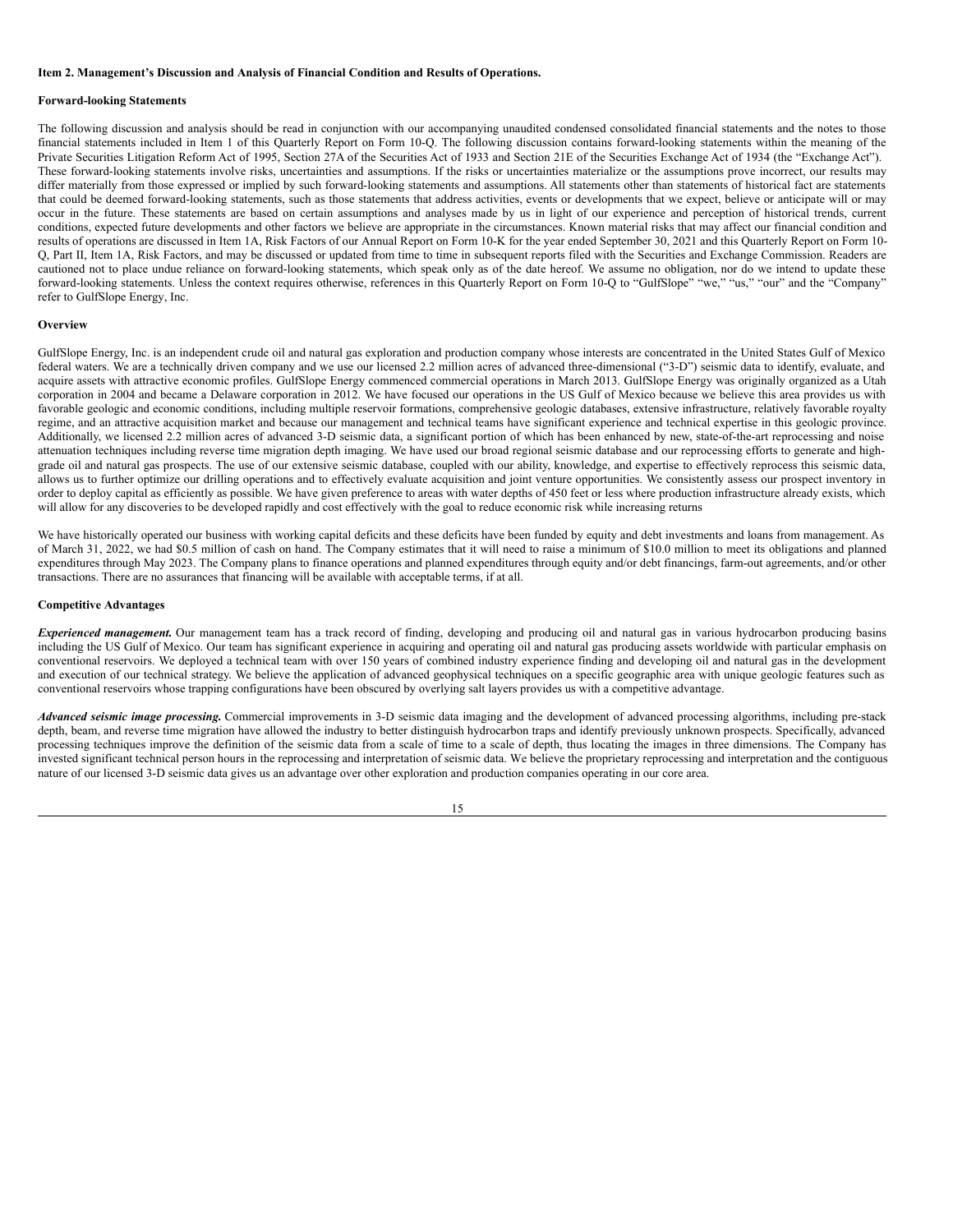*Industry leading position in our core area***.** We have licensed 2.2 million acres of 3-D seismic data which covers over 440 Outer Continental Shelf ("OCS") Federal lease blocks on the highly prolific Louisiana outer shelf, offshore US Gulf of Mexico. We believe the proprietary and state-of-the-art reprocessing of our licensed 3-D seismic data, along with our proprietary and leading-edge geologic depositional and petroleum trapping models, gives us an advantage in identifying and high grading drilling and acquisition opportunities in our core area.

## **Technical Strategy**

We believe that a major obstacle to identifying potential hydrocarbon accumulations globally has been the inability of seismic technology to accurately image deeper geologic formations because of overlying massive, extensive, and complex salt bodies. Large and thick laterally extensive subsurface salt layers highly distort the seismic ray paths traveling through them, which often has led to misinterpretation of the underlying geology and the potential major accumulations of oil and gas. We believe the opportunity exists for a technology-driven company to extensively apply advanced seismic acquisition and processing technologies, with the goal of achieving attractive commercial discovery rates for exploratory wells, and their subsequent appraisal and development, potentially having a very positive impact on returns on invested capital. These tools and techniques have been proven to be effective in deep water exploration and production worldwide, and we are using them to identify and drill targets below the salt bodies in an area of the shallower waters of the US Gulf of Mexico where industry activity has largely been absent for over 20 years. GulfSlope management led the early industry teams in their successful efforts to discover and develop five new fields below the extensive salt bodies in our core area during the 1990's, which have produced over 125 million barrels of oil equivalent.

Our technical approach to exploration and development is to deploy a team of highly experienced geo-scientists who have current and extensive understanding of the geology and geophysics of the petroleum system within our core area, thereby decreasing the traditional timing and execution risks of advancing up a learning curve. For data licensing, re-processing and interpretation, our technical staff has prioritized specific geographic areas within our 2.2 million acres of seismic coverage, with the goal to optimize capital outlays.

Modern 3-D seismic datasets with acquisition parameters that are optimal for improved imaging at multiple depths are readily available in many of these sub-basins across our core area and can be licensed on commercially reasonable terms. The application of state-of-the-art seismic imaging technology is necessary to optimize delineation of prospective structures and to detect the presence of hydrocarbon-charged reservoirs below many complex salt bodies. An example of such a seismic technology is reverse time migration, which we believe to be the most accurate, fastest, and yet affordable, seismic imaging technology for critical depth imaging available today.

## **Lease Strategy**

Our prospect identification and analytical strategy is based on a thorough understanding of the geologic trends within our core area. Exploration efforts have been focused in areas where lease acquisition opportunities are readily available. We entered into two master 3-D license agreements, together covering approximately 2.2 million acres and we have completed advanced processing on select areas within this licensed seismic area exceeding one million acres. We can expand this coverage and perform further advanced processing, both with currently licensed seismic data and seismic data to be acquired. We have sought to acquire and reprocess the highest resolution data available in the potential prospect's direct vicinity. This includes advanced imaging information to further our understanding of a particular reservoir's characteristics, including both trapping mechanics and fluid migration patterns. Reprocessing is accomplished through a series of model building steps that incorporate the geometry of the geology to optimize the final image. Our integration of existing geologic understanding and enhanced seismic processing and interpretation provides us with unique insights and perspectives on existing producing areas and especially underexplored formations below and adjacent to salt bodies that are highly prospective for hydrocarbon production.

We currently hold two leases, and we are evaluating the acquisition of additional leases in our core area. Our two leases have a five-year primary term, expiring on June 30, 2022, and October 31, 2025. The Bureau of Ocean Energy Management's ("BOEM") regulatory framework provides multiple options for leaseholders to apply to receive extensions of lease terms under specified conditions. GulfSlope is exploring all options contained in BOEM's regulatory framework to extend the terms of the leases. Additional prospective acreage can be obtained through lease sales, farm-in, or purchase. As is consistent with a prudent and successful exploration approach, we believe that additional seismic licensing, acquisition, processing, and/or interpretation may become highly advantageous, to more precisely define the most optimal drillable location(s), particularly for development of discoveries.

## **Acquisition Strategy**

We are encouraged by a combination of macroeconomic factors that make the US Gulf of Mexico an attractive target for producing property acquisitions. Transaction activity has remained low despite the ongoing recovery of commodity prices for oil and gas. Current holders of production are dominated by the historically active major oil and gas companies and a smaller set of pure play companies. Compelling motivations exist for many of these companies to divest, as US Gulf of Mexico producing assets may no longer be core holdings, given the competition for capital within their portfolios. Multiple existing holders of production have stated their intention to exit the US Gulf of Mexico. GulfSlope is a proven qualified operator in the US Gulf of Mexico and the management team has broad and deep offshore experience.

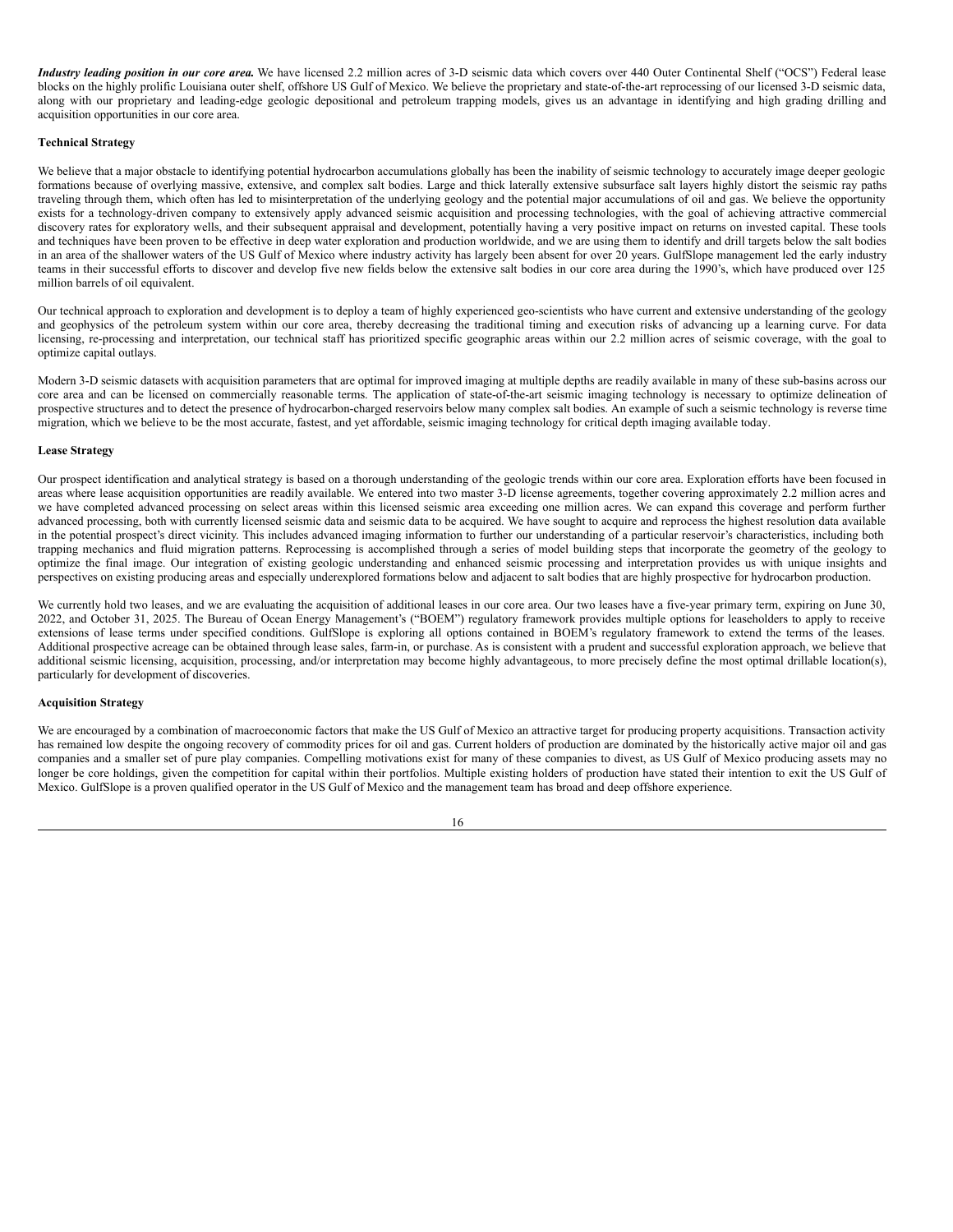Accordingly, we continue to identify and evaluate potential producing property acquisitions in the offshore US Gulf of Mexico, taking advantage of our highly specialized subsurface and engineering capabilities, knowledge, and expertise. Any merger or acquisition is likely to be financed through the issuance of debt and/or equity securities.

## **Drilling and other Exploratory and Development Strategies**

Our plan has been to partner with other entities which could include oil and gas companies and/or financial investors. Our goal is to diversify risk and minimize capital exposure to exploration drilling costs. We expect a portion of our exploration costs to be paid by our partners through these transactions, in return for our previous investment in prospect generation and delivery of an identified prospect on acreage we control. Such arrangements are a commonly accepted industry method of proportionately recouping pre-drill cost outlays for seismic, land, and associated interpretation expenses. We cannot assure you, however, that we will be able to enter into any such arrangements on satisfactory terms. In any drilling, we expect that our retained working interest will be adjusted based upon factors such as geologic risk and well cost. Early monetization of a discovered asset or a portion of a discovered asset is an option for the Company as a means to fund development of additional exploration projects as an alternative to potential equity or debt offerings. However, if a reasonable value were not received from the market at the discovery stage, then we may elect to retain (subject to lease terms) the discovery asset undeveloped, until a reasonable offer is received in line with our perceived market value, or we may elect to seek development partners on a promoted basis in order to substantially reduce capital development requirements.

## **Outlook**

In the first calendar quarter of 2020, the COVID-19 outbreak spread quickly across the globe. Federal, state and local governments mobilized to implement containment mechanisms and minimize impacts to their populations and economies. Various containment measures, such as stay-at-home orders, closures of restaurants and banning of group gatherings resulted in a severe drop in general economic activity, as well as a corresponding decrease in global energy demand. Additionally, the risks associated with COVID-19 impacted our workforce and the way we meet our business objectives. Due to concerns over health and safety, we asked our employees to work remotely. In 2021 we began to plan a process to phase employees to return to the office. Working remotely has not significantly impacted our ability to maintain operations or caused us to incur significant additional expenses; however, we are unable to predict the duration or ultimate impact of these measures. In addition, actions by the Organization of Petroleum Exporting Countries and other high oil exporting countries like Russia ("OPEC+") have negatively impacted crude oil prices throughout 2020 and early 2021. These rapid and unprecedented events pushed crude oil storage near capacity and drove prices down significantly. On January 27, 2021, President Biden issued an executive order that commits to substantial action on climate change, calling for, among other things, the elimination of subsidies provided to the fossil fuel industry, increased production of offshore wind energy and increased emphasis on climate-related risks across governmental agencies and economic sectors. The Biden Administration has also taken actions to limit oil and gas development activities on the OCS. Other actions that could be pursued by the Biden Administration include more restrictive requirements for the establishment of pipeline infrastructure or the permitting of liquefied natural gas export facilities, as well as more stringent emissions standards for oil and gas facilities. These events have been the primary cause of the significant supply-and-demand imbalance for oil, first significantly lowering oil pricing and later significantly increasing oil pricing. The uncertainty in the trajectory of oil and gas prices and in future government actions, has greatly affected energy companies plans and budgets and may continue to exist in future periods. The Company has evaluated the effect of these factors on its business and the Company has determined that these factors will most likely cause a delay in the Company's 2022 drilling program. The Company continues to monitor the economic environment and evaluate its continuing impact on the business.

#### **Recent Developments**

The Company has conducted pre-drill operations for the re-drill of the Tau Prospect to a total depth of approximately 21,000'. The Exploration Plan for drilling has been filed with and approved by Bureau of Ocean Energy Management and the Application for Permit to Drill that was filed with the Bureau of Safety and Environmental Enforcement is pending approval. Insurance and bonding for the drilling of the well remains to be put into place and are required to secure the approvals to drill. Drilling of the well would hold the lease past the expiration of its current term.

Unfortunately, the turmoil of the past few years regarding the Covid 19 pandemic, the wild swings in commodity pricing and the actions taken by the Biden administration actively opposing oil and gas activities on Federal lands, have all combined to create great uncertainty and confusion regarding future industry activity in exploration for new reserves of oil and gas. At the present time, the Company has been unable to secure adequate terms for partnering in the redrill of the Tau well. The Company believes that the current shortages of oil and gas will force the re-evaluation of the industry pause in exploration activity, and accordingly has shifted its focus to the re-drill of the Tau Prospect from the second lease on which more time exits to conduct this activity. This lease expires in 2025.

The Company has been and continues to be active in the evaluation of potential mergers and producing property acquisitions that it deems attractive opportunities. Any such merger or acquisition is likely to be financed through a combination of debt and equity. As a qualified operator in the U S Gulf of Mexico, the Company has the ability to acquire operated production.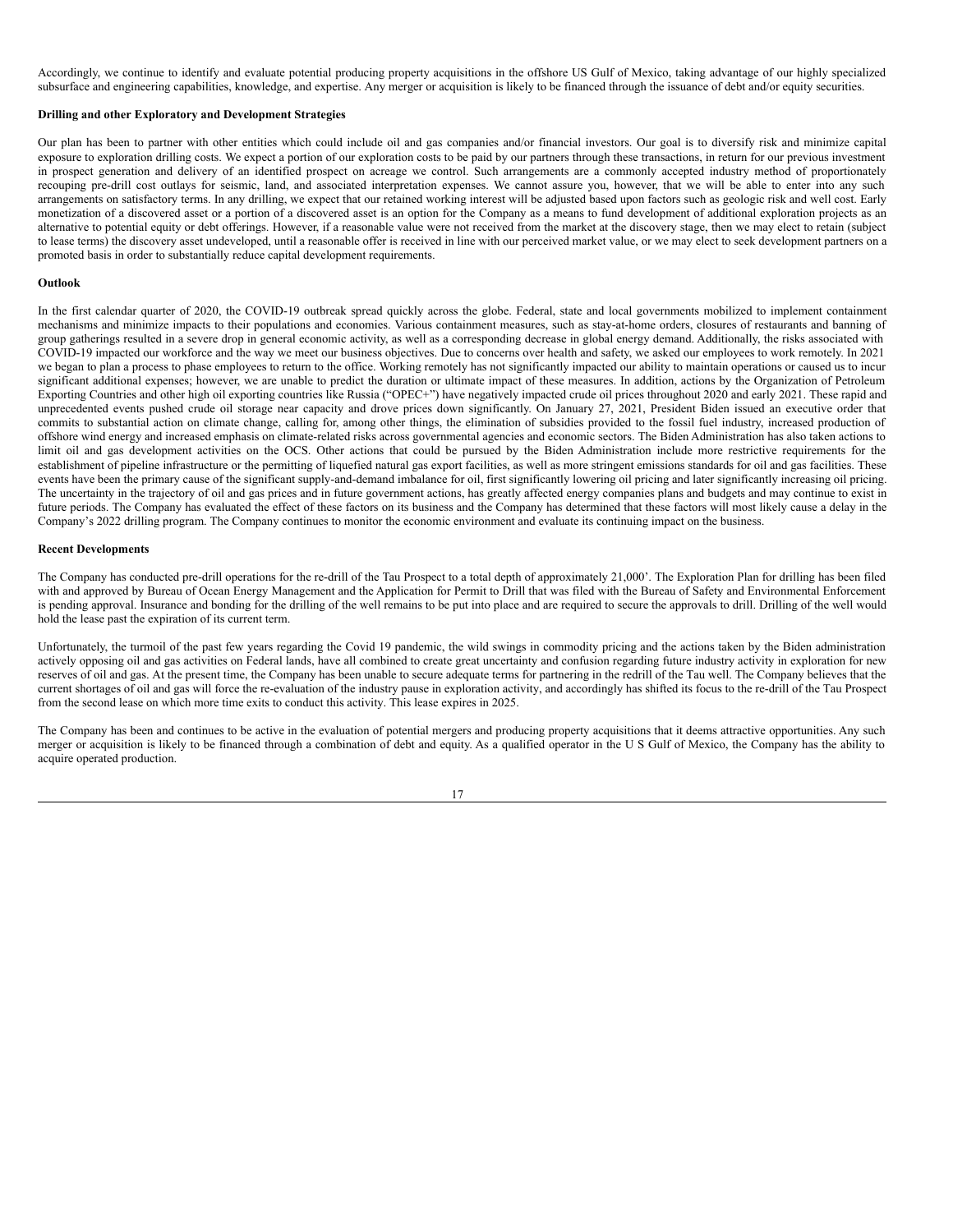#### **Significant Accounting Policies**

The Company uses the full cost method of accounting for its oil and gas exploration and development activities. Under the full cost method of accounting, all costs associated with successful and unsuccessful exploration and development activities are capitalized on a country-by-country basis into a single cost center ("full cost pool"). Such costs include property acquisition costs, geological and geophysical ("G&G") costs, carrying charges on non-producing properties, costs of drilling both productive and nonproductive wells. Overhead costs, which includes employee compensation and benefits including stock-based compensation, incurred that are directly related to acquisition, exploration and development activities are capitalized. Interest expense is capitalized related to unevaluated properties and wells in process during the period in which the Company is incurring costs and expending resources to get the properties ready for their intended purpose. For significant investments in unproved properties and major development projects that are not being currently depreciated, depleted, or amortized and on which exploration or development activities are in progress, interest costs are capitalized. Proceeds from property sales will generally be credited to the full cost pool, with no gain or loss recognized, unless such a sale would significantly alter the relationship between capitalized costs and the proved reserves attributable to these costs. A significant alteration would typically involve a sale of 25% or more of the proved reserves related to a single full cost pool.

Proved properties are amortized on a country-by-country basis using the units of production method ("UOP"), whereby capitalized costs are amortized over total proved reserves. The amortization base in the UOP calculation includes the sum of proved property, net of accumulated depreciation, depletion and amortization ("DD&A"), estimated future development costs (future costs to access and develop proved reserves), and asset retirement costs, less related salvage value.

The costs of unproved properties and related capitalized costs (such as G&G costs) are withheld from the amortization calculation until such time as they are either developed or abandoned. Unproved properties and properties under development are reviewed for impairment at least quarterly and are determined through an evaluation considering, among other factors, seismic data, requirements to relinquish acreage, drilling results, remaining time in the commitment period, remaining capital plan, and political, economic, and market conditions. In countries where proved reserves exist, exploratory drilling costs associated with dry holes are transferred to proved properties immediately upon determination that a well is dry and amortized accordingly. In countries where a reserve base has not yet been established, impairments are charged to earnings.

Companies that use the full cost method of accounting for oil and natural gas exploration and development activities are required to perform a ceiling test calculation each quarter. The full cost ceiling test is an impairment test prescribed by SEC Regulation S-X Rule 4-10. The ceiling test is performed quarterly, on a country-by-country basis, utilizing the average of prices in effect on the first day of the month for the preceding twelve month period. The cost center ceiling is defined as the sum of (a) estimated future net revenues, discounted at 10% per annum, from proved reserves, (b) the cost of properties not being amortized, if any, and (c) the lower of cost or market value of unproved properties included in the cost being amortized. If such capitalized costs exceed the ceiling, the Company will record a write-down to the extent of such excess as a non-cash charge to earnings. Any such write-down will reduce earnings in the period of occurrence and results in a lower depreciation, depletion and amortization rate in future periods. A write-down may not be reversed in future periods even though higher oil and natural gas prices may subsequently increase the ceiling.

The Company capitalizes exploratory well costs into oil and gas properties until a determination is made that the well has either found proved reserves or is impaired. If proved reserves are found, the capitalized exploratory well costs are reclassified to proved properties. The well costs are charged to expense when the exploratory well costs are determined to be impaired. Capitalized exploratory well costs have been pending the outcome of exploration activities involving the drilling of the Tau No. 2 well (twin well). During the quarter ended March 31, 2022 approximately \$3.1 million of these suspended well costs have been impaired. The impairment charge was recorded because without the commencement of drilling the Tau #2 well or a lease extension being granted, one of the Tau Prospect lease blocks will expire on June 30, 2022. Since the Tau prospect extends over two lease blocks, costs associated with the remaining Tau lease block remain capitalized.

As of March 31, 2022, the Company's oil and gas properties consisted of wells in process, capitalized exploration and acquisition costs for unproved properties and no proved reserves.

Property and equipment are carried at cost. We assess the carrying value of our property and equipment for impairment whenever events or changes in circumstances indicate that the carrying amount of an asset may not be recoverable.

There has been no change to our critical accounting policies as included in our annual report on Form 10-K as of September 30, 2021, which was filed with the Securities and Exchange Commission on December 29, 2021.

## **Three Months Ended March 31, 2022, Compared to Three Months Ended March 31, 2021**

There was no revenue during the three months ended March 31, 2022 and 2021.We incurred approximately \$3.1 million of impairment of oil and natural gas properties for the three months ended March 31, 2022 and nil for the three months ended March 31, 2021. This is due to the impending expiration of our oil and gas lease and the write off of a portion of the capitalized costs of our Tau prospect during the quarter ended March 31, 2022. General and administrative expenses were approximately \$0.4 million for the three months ended March 31, 2022, and approximately \$0.4 million for the three months ended March 31, 2021. Net interest expense was approximately \$135,000 for the three months ended March 31, 2022 and approximately \$118,000 for the three months ended March 31, 2021. Loss on debt extinguishment was nil for the three months ended March 31, 2022 and 2021, respectively. Loss on derivative financial instruments was approximately \$0.3 million for the three months ended March 31, 2022 and approximately \$0.5 million for the three months ended March 31, 2021.

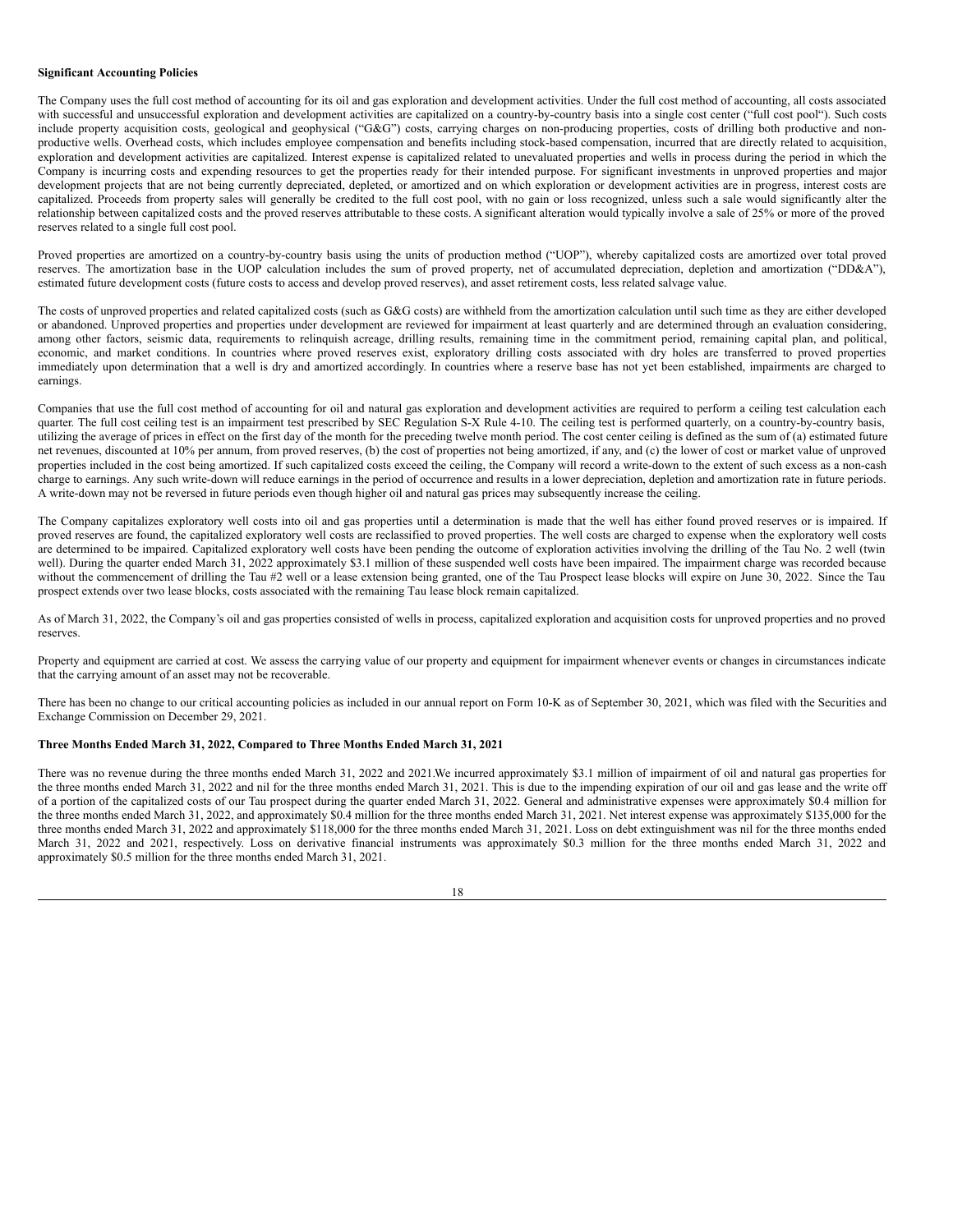## **Six Months Ended March 31, 2022, Compared to Six Months Ended March 31, 2021**

There was no revenue during the six months ended March 31, 2022 and March 31, 2021.We incurred approximately \$3.1 million of impairment of oil and natural gas properties for the six months ended March 31, 2022 and nil for the six months ended March 31, 2021. This is due to the impending expiration of our oil and gas lease and the write off of a portion of the capitalized costs of our Tau prospect during the quarter ended March 31, 2022. General and administrative expenses were approximately \$0.8 million for the six months ended March 31, 2022, compared to approximately \$0.8 million for the six months ended March 31, 2021. Interest expense was approximately \$274,000 for the six months ended March 31, 2022 and approximately \$283,000 for the six months ended March 31, 2021. No interest was capitalized for the quarter ended March 31, 2022 or 2021, respectively. Gain on debt extinguishment was nil for the six months ended March 31, 2022 and \$0.1 million for the six months ended March 31, 2021. Loss on derivative financial instrument was approximately \$0.2 million for the six months ended March 31, 2022 and approximately \$0.5 million for the six months ended March 31, 2021.

## **Liquidity and Capital Resources**

The Company has incurred accumulated losses for the period from inception to March 31, 2021, of approximately \$64.6 million, and has a negative working capital of \$13.3 million. For the six months ended March 31, 2021, the Company has generated losses of approximately \$4.4 million and net cash used in operations of approximately \$1.0 million. As of March 31, 2022, there was \$0.5 million of cash on hand. The Company estimates that it will need to raise a minimum of \$10 million to meet its obligations and planned expenditures through May 2023. The \$10 million is comprised primarily of capital project expenditures as well as general and administrative expenses. It does not include any amounts due under outstanding debt obligations and accrued interest, which amounted to approximately \$12.3 million as of March 31, 2022. The Company plans to finance operations and planned expenditures through the issuance of equity securities, debt financings, farm-out agreements, mergers or other transactions. Our policy has been to periodically raise funds through the sale of equity on a limited basis, to avoid undue dilution while at the early stages of execution of our business plan. Short term needs have been historically funded through loans from executive management. There are no assurances that financing will be available with acceptable terms, if at all. If the Company is not successful in obtaining financing, operations would need to be curtailed or ceased. The accompanying financial statements do not include any adjustments that might result from the outcome of this uncertainty.

For the six months ended March 31, 2022, the Company used approximately \$1.0 million of net cash in operating activities, compared with approximately \$1.0 million of net cash used in operating activities for the six months ended March 31, 2021. For the six months ended March 31, 2022, approximately \$0.03 million of cash was used in investing activities compared with approximately \$0.3 million of cash provided by investing activities for the six months ended March 31, 2021. For the six months ended March 31, 2022, the Company used nil in financing activities compared with approximately \$0.3 million of cash used in financing activities in payment of notes payable for the six months ended March 31, 2021.

The Company will need to raise additional funds to cover planned expenditures, as well as any additional, unexpected expenditures that we may encounter. Future equity financings may be dilutive to our stockholders. Alternative forms of future financings may include preferences or rights superior to our common stock. Debt financings may involve a pledge of assets and will rank senior to our common stock. We have historically financed our operations through private equity and debt financings. We do not have any credit or equity facilities available with financial institutions, stockholders or third-party investors, and will continue to rely on best efforts financings. The failure to raise sufficient capital could cause us to cease operations, or the Company would need to sell assets or consider alternative plans up to and including restructuring.

#### **Off-Balance Sheet Arrangements**

None.

## **Item 3. Quantitative and Qualitative Disclosures About Market Risk**

Not required for smaller reporting companies.

#### **Item 4. Controls and Procedures.**

## **Evaluation of Disclosure Controls and Procedures**

Disclosure controls and procedures (as defined in Rule 13a-15(e) under the Exchange Act) are designed to ensure that information required to be disclosed in reports filed or submitted under the Exchange Act is recorded, processed, summarized, and reported within the time periods specified in rules and forms adopted by the SEC's rules and forms, and that such information is accumulated and communicated to management, including the principal executive and principal financial officers, to allow timely decisions regarding required disclosures.

Under the supervision and with the participation of our principal executive and principal financial officers, our management evaluated the effectiveness of the design and operation of our disclosure controls and procedures. Based upon that evaluation, our principal executive and principal financial officers concluded that, as of the end of the period covered by this Quarterly Report on Form 10-Q, our disclosure controls and procedures were effective at a reasonable assurance level to ensure that information required to be disclosed by the Company in the reports that it files or submits under the Exchange Act is recorded, processed, summarized and reported, within the time periods specified in the SEC's rules and forms.

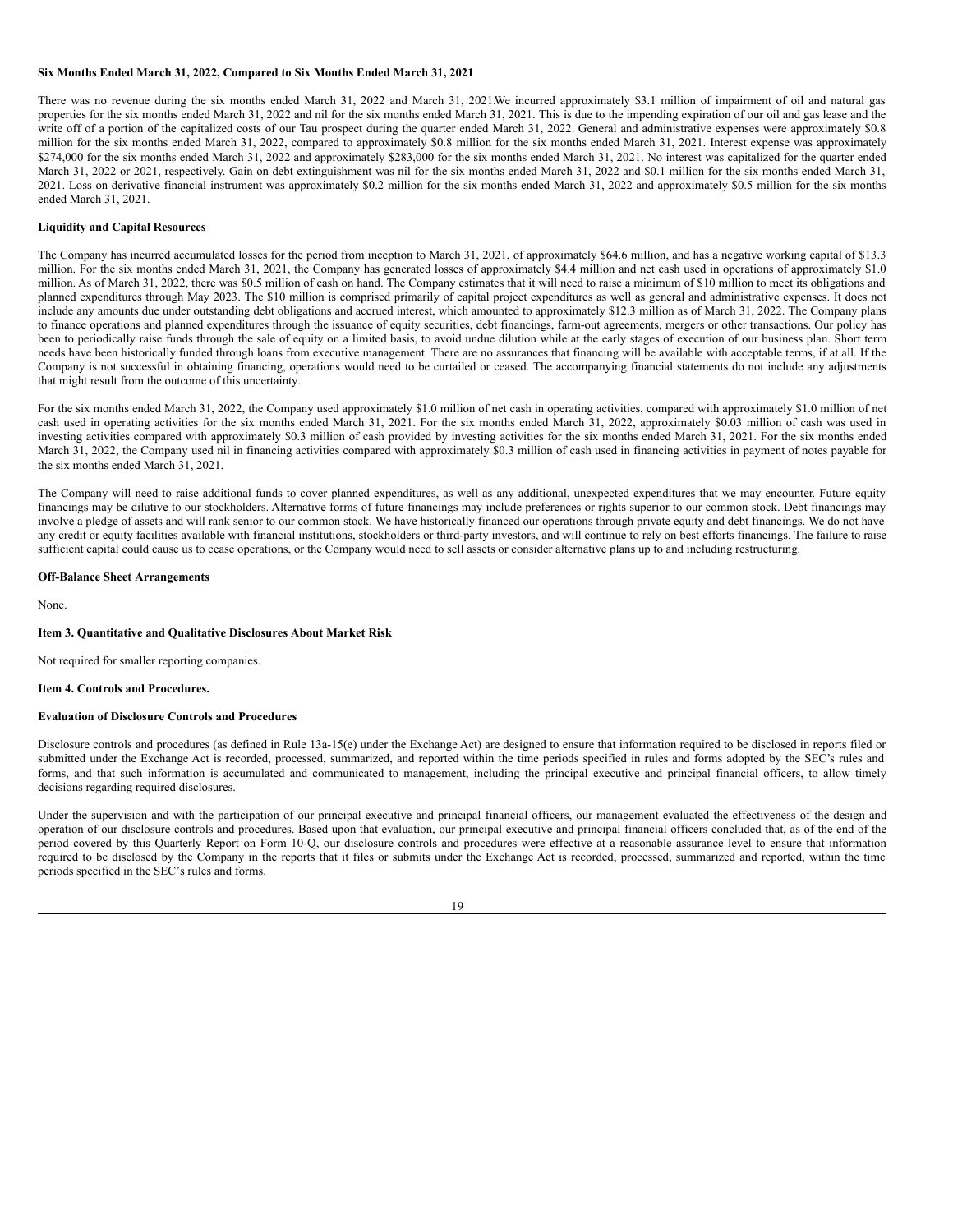As noted in the Company's Annual Report on Form 10-K for the year ended September 30, 2021, the design and operating effectiveness of our controls were adequate to ensure that certain account analysis and accounting judgments related to certain estimates throughout the year were properly accounted for and reviewed in a timely manner.

## **Limitations on the Effectiveness of Controls**

The Company's management is responsible for establishing and maintaining adequate internal control over financial reporting. The Company's internal control over financial reporting is designed to provide reasonable assurance as to the reliability of the Company's financial reporting and the preparation of financial statements in accordance with generally accepted accounting principles. All internal control systems, no matter how well designed, have inherent limitations. Therefore, even those systems determined to be effective can provide only reasonable assurance with respect to financial statement preparation and presentation.

## **Changes in Internal Control Over Financial Reporting**

During the fiscal quarter covered by this Report, there has been no change in our internal control over financial reporting (as defined in Rule 13a-15(f) under the Exchange Act) that has materially affected, or is reasonably likely to materially affect, our internal control over financial reporting.

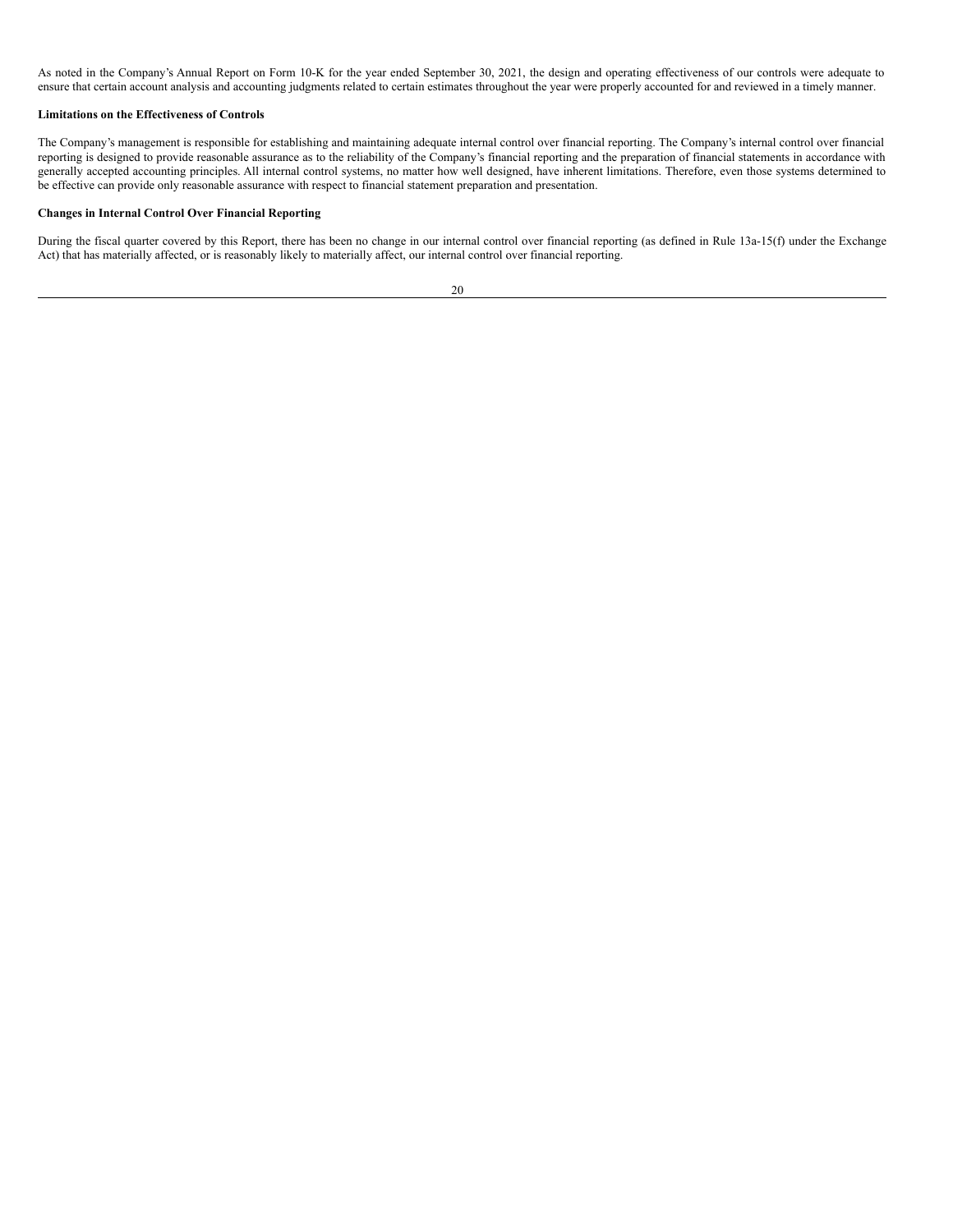## **PART II – OTHER INFORMATION**

## **Item 1. Legal Proceedings**

From time to time, the Company may become involved in litigation relating to claims arising out of its operations in the normal course of business. No legal proceedings, government actions, administrative actions, investigations or claims are currently pending against us or involve the Company.

## **Item 1A. Risk Factors**

In addition to the other information set forth in this Quarterly Report, you should carefully consider the risk factors and other cautionary statements described under the heading Part I, Item 1A. "Risk Factors" included in our September 30, 2021 Annual Report, and the risk factors and other cautionary statements contained in our other SEC filings, which could materially affect our business, financial condition or future results. Additional risks and uncertainties not currently known to us or that we currently deem to be immaterial also may materially adversely affect our business, financial condition or future results. The risks and uncertainties described below should be read together with those disclosed in our 2021 Form 10-K, Annual Report filed with the SEC on December 29, 2021 and our other SEC filings.

## **Item 2. Unregistered Sales of Equity Securities and Use of Proceeds**

None.

**Item 3. Defaults Upon Senior Securities**

None.

## **Item 4. Mine Safety Disclosures**

Not applicable.

## **Item 5. Other Information**

None.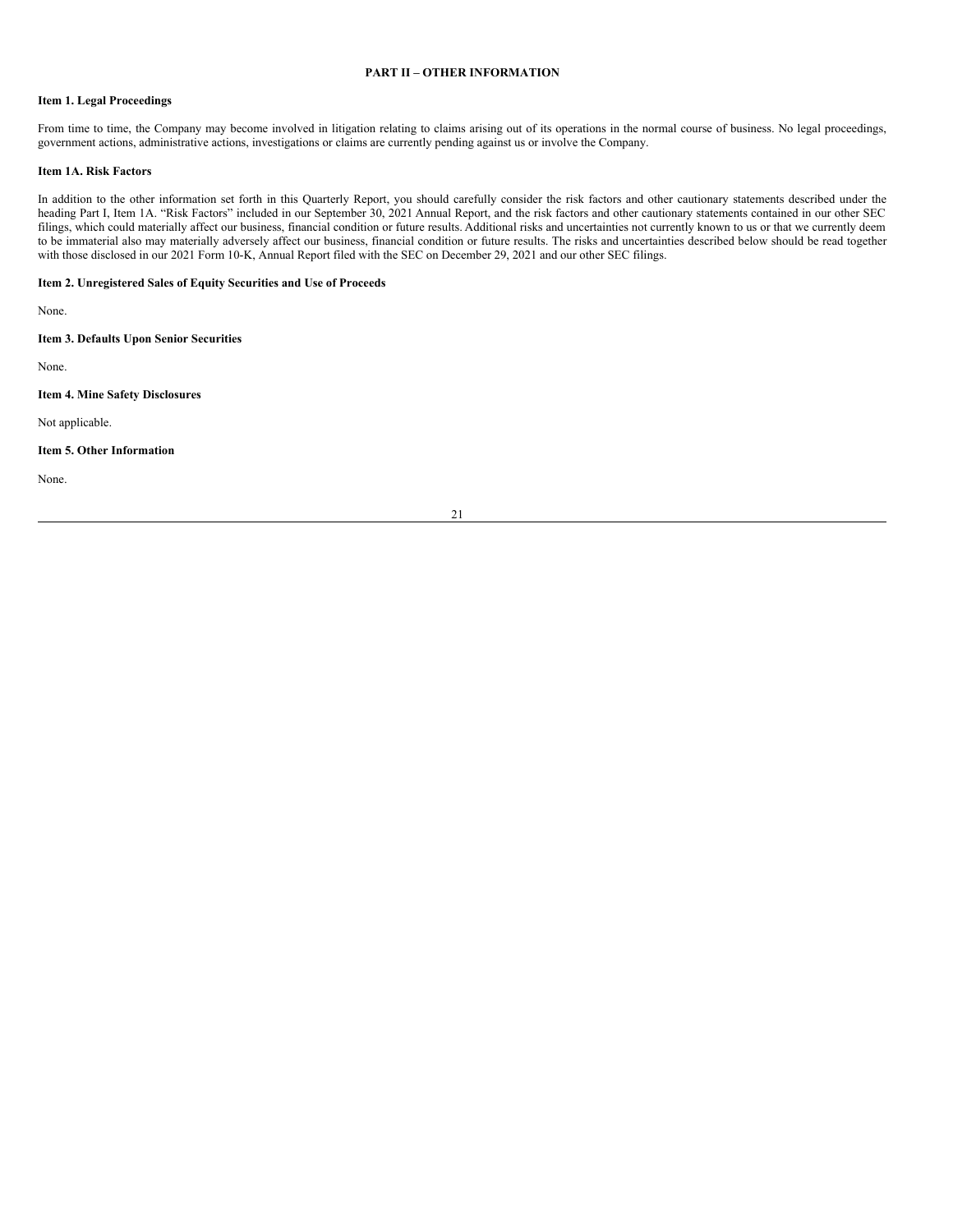## **Item 6. Exhibits**

The following exhibits are attached hereto or are incorporated by reference:

| The following exhibits are attached hereto or are incorporated by reference. |                                                                                                                                                                                                 |  |  |  |  |  |
|------------------------------------------------------------------------------|-------------------------------------------------------------------------------------------------------------------------------------------------------------------------------------------------|--|--|--|--|--|
| Exhibit No.                                                                  | <b>Description</b>                                                                                                                                                                              |  |  |  |  |  |
| <u>3.1</u>                                                                   | Amended and Restated Certificate of Incorporation of GulfSlope Energy, Inc. incorporated by reference to Exhibit 3.1 of Form 8-K filed May 24, 2018.                                            |  |  |  |  |  |
| 3.2                                                                          | Amended and Restated Bylaws of GulfSlope Energy, Inc., incorporated by reference to Exhibit 3.2 of Form 10-Q for the quarter ended June 30, 2014.                                               |  |  |  |  |  |
| <u>4.1</u>                                                                   | Common Stock Specimen, incorporated by reference to Exhibit 4.1 of Form 10-K for the year ended September 30, 2012.                                                                             |  |  |  |  |  |
| $31.1^{(1)}$                                                                 | Certification of Principal Executive Officer pursuant to Section 302 of the Sarbanes-Oxley Act of 2002.                                                                                         |  |  |  |  |  |
| $31.2^{(1)}$                                                                 | Certification of Principal Financial Officer pursuant to Section 302 of the Sarbanes-Oxley Act of 2002.                                                                                         |  |  |  |  |  |
| $32.1^{(2)}$                                                                 | Certification of Principal Executive Officer pursuant to Section 906 of the Sarbanes-Oxley Act of 2002.                                                                                         |  |  |  |  |  |
| $32.2^{(2)}$                                                                 | Certification of Principal Financial Officer pursuant to Section 906 of the Sarbanes-Oxley Act of 2002.                                                                                         |  |  |  |  |  |
| 101.INS <sup>(3)</sup>                                                       | XBRL Instance Document.                                                                                                                                                                         |  |  |  |  |  |
| 101.SCH <sup>(3)</sup>                                                       | <b>XBRL</b> Schema Document.                                                                                                                                                                    |  |  |  |  |  |
| 101.CAL <sup>(3)</sup>                                                       | XBRL Calculation Linkbase Document.                                                                                                                                                             |  |  |  |  |  |
| 101.DEF <sup>(3)</sup>                                                       | XBRL Definition Linkbase Document.                                                                                                                                                              |  |  |  |  |  |
| 101.LAB <sup>(3)</sup>                                                       | XBRL Label Linkbase Document.                                                                                                                                                                   |  |  |  |  |  |
| $101.PRE^{(3)}$                                                              | XBRL Presentation Linkbase Document.                                                                                                                                                            |  |  |  |  |  |
| (1) Filed herewith.<br>(2)                                                   | Furnished herewith.<br>(3) Pursuant to Rule 406T of Regulation S-T, the Interactive Data Files on Exhibit 101 hereto are deemed not filed or part of a registration statement or prospectus for |  |  |  |  |  |

purposes of Sections 11 or 12 of the Securities Act of 1933, as amended, are deemed not filed for purposes of Section 18 of the Securities and Exchange Act of 1934, as amended, and otherwise are not subject to liability under those sections.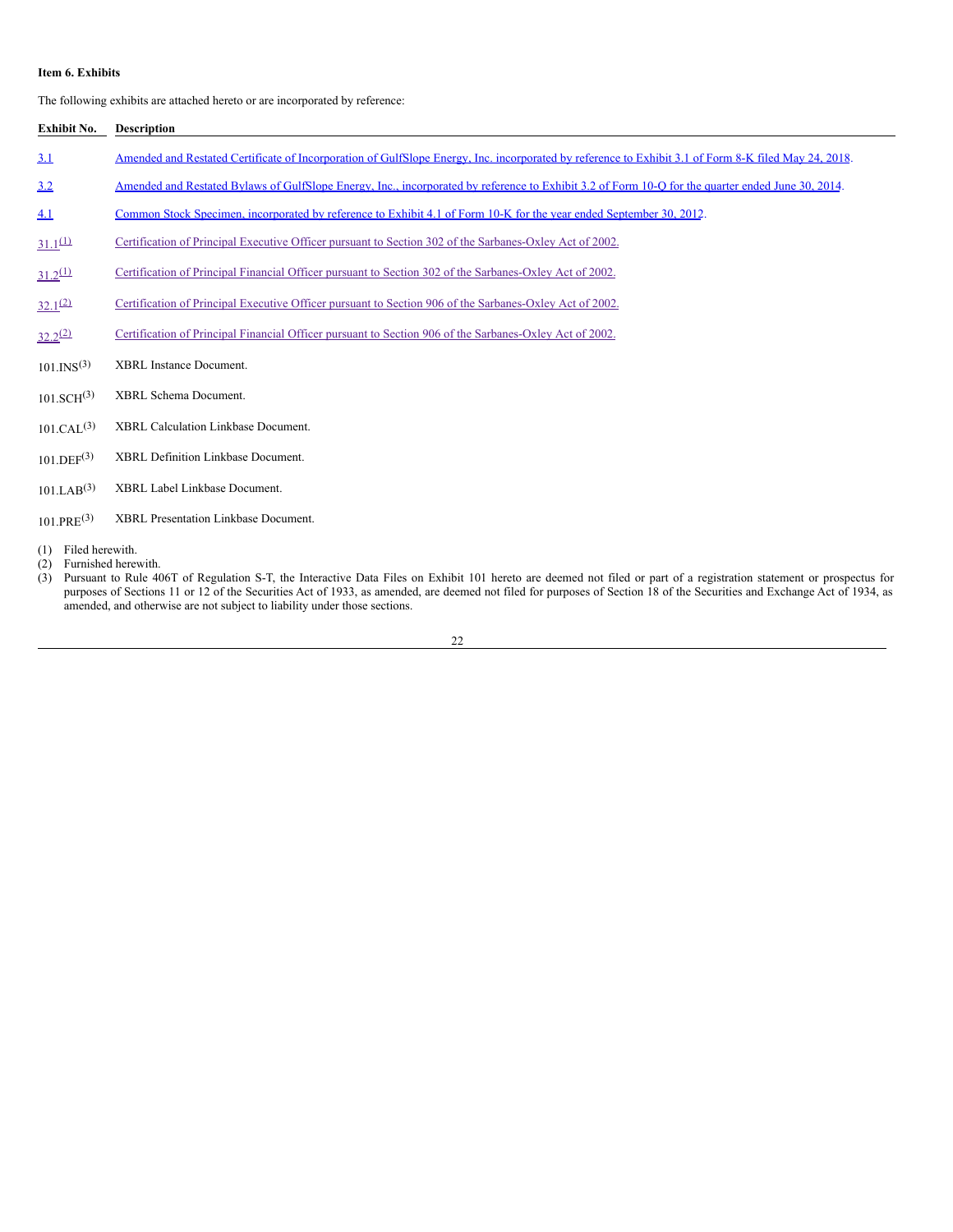## **SIGNATURES**

Pursuant to the requirements of the Securities Exchange Act of 1934, the Issuer has duly caused this Report to be signed on its behalf by the undersigned thereunto duly authorized.

| <b>GULFSLOPE ENERGY, INC.</b><br>(Issuer) |                   |                                                                               |  |  |  |
|-------------------------------------------|-------------------|-------------------------------------------------------------------------------|--|--|--|
| Date:                                     | <i>05/16/2022</i> | By: /s/ John N. Seitz<br>John N. Seitz, Chief Executive Officer, and Chairman |  |  |  |
|                                           |                   | 23                                                                            |  |  |  |
|                                           |                   |                                                                               |  |  |  |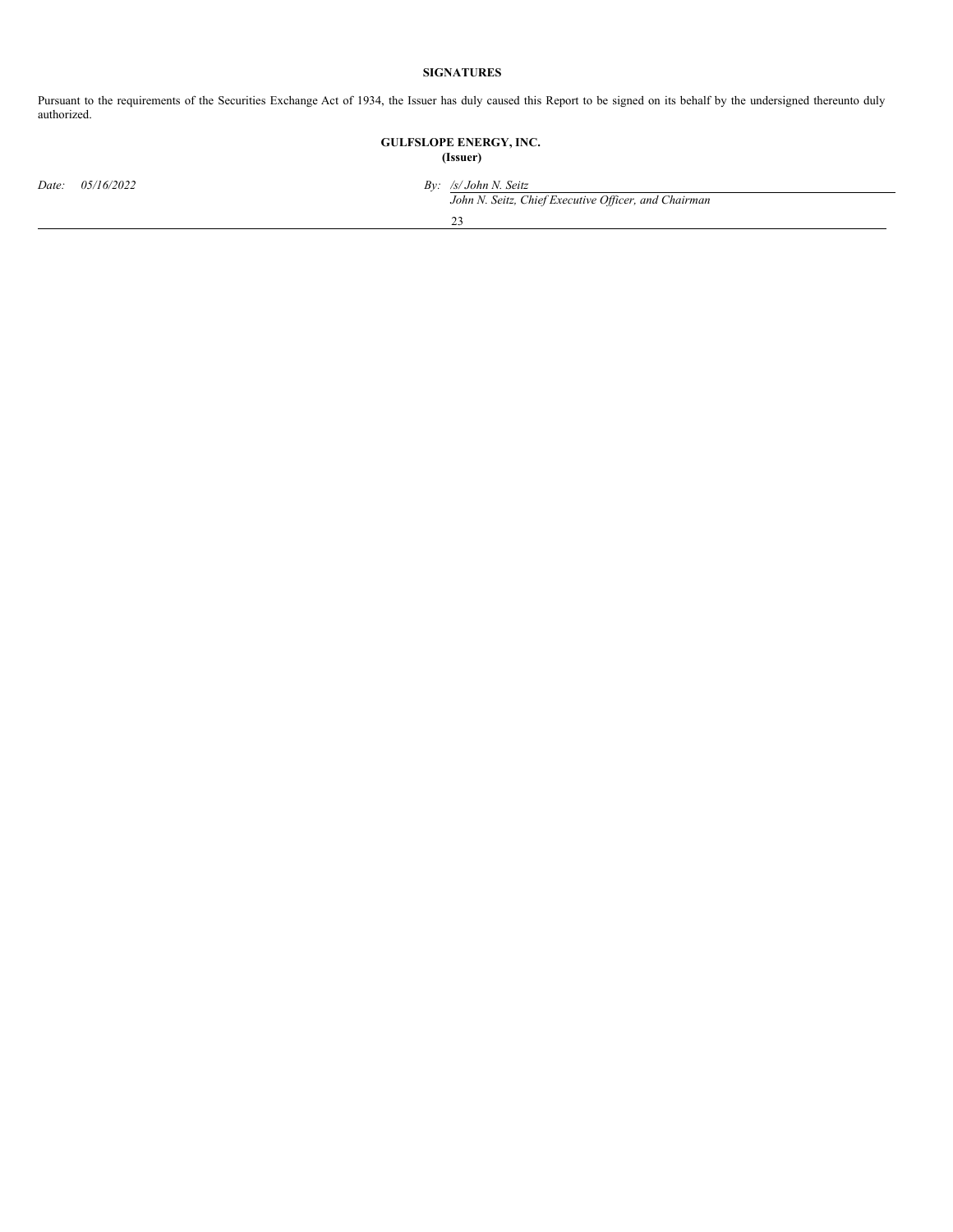## **SIGNATURES**

Pursuant to the requirements of the Securities Exchange Act of 1934, the Issuer has duly caused this Report to be signed on its behalf by the undersigned thereunto duly authorized.

## **GULFSLOPE ENERGY, INC. (Issuer)**

*Date: 05/16/2022 By: /s/ John H. Malanga*

*John H. Malanga, Chief Financial Of icer, and Chief Accounting Of icer*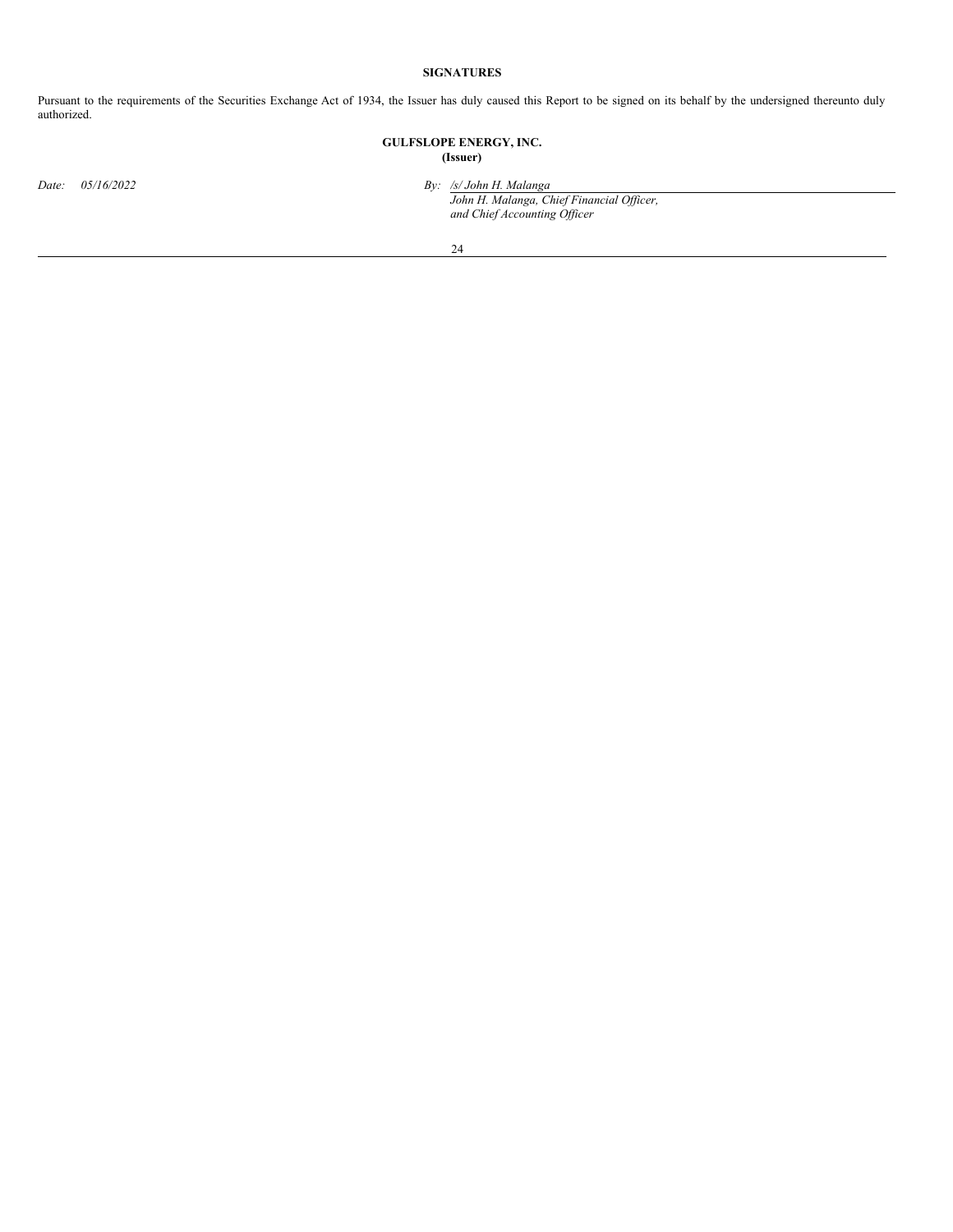## **Certification Pursuant to Section 302 of the Sarbanes-Oxley Act of 2002 (18 U.S.C. Section 7241)**

<span id="page-24-0"></span>I, John N. Seitz, certify that:

- 1. I have reviewed this quarterly report on Form 10-Q for the quarter ended March 31, 2022 of GulfSlope Energy, Inc.;
- 2. Based on my knowledge, this report does not contain any untrue statement of a material fact or omit to state a material fact necessary to make the statements made, in light of the circumstances under which such statements were made, not misleading with respect to the period covered by this report;
- 3. Based on my knowledge, the financial statements, and other financial information included in this report, fairly present in all material respects the financial condition, results of operations and cash flows of the registrant as of, and for, the periods presented in this report;
- 4. The registrant's other certifying officer and I are responsible for establishing and maintaining disclosure controls and procedures (as defined in Exchange Act Rules 13a-15(e) and 15d-15(e)) and internal control over financial reporting (as defined in Exchange Act Rules 13a-15(f) and 15d-15(f)) for the registrant and have:

(a) Designed such disclosure controls and procedures, or caused such disclosure controls and procedures to be designed under our supervision, to ensure that material information relating to the registrant, including its consolidated subsidiaries, is made known to us by others within those entities, particularly during the period in which this report is being prepared;

(b) Designed such internal control over financial reporting, or caused such internal control over financial reporting to be designed under our supervision, to provide reasonable assurance regarding the reliability of financial reporting and the preparation of financial statements for external purposes in accordance with generally accepted accounting principles;

(c) Evaluated the effectiveness of the registrant's disclosure controls and procedures and presented in this report our conclusions about the effectiveness of the disclosure controls and procedures, as of the end of the period covered by this report based on such evaluation; and

(d) Disclosed in this report any change in the registrant's internal control over financial reporting that occurred during the registrant's most recent fiscal quarter (the registrant's fourth fiscal quarter in the case of an annual report) that has materially affected, or is reasonably likely to materially affect, the registrant's internal control over financial reporting; and

5. The registrant's other certifying officer and I have disclosed, based on our most recent evaluation of internal control over financial reporting, to the registrant's auditors and the audit committee of the registrant's board of directors (or persons performing the equivalent functions):

(a) All significant deficiencies and material weaknesses in the design or operation of internal control over financial reporting which are reasonably likely to adversely affect the registrant's ability to record, process, summarize and report financial information; and

(b) Any fraud, whether or not material, that involves management or other employees who have a significant role in the registrant's internal control over financial reporting.

Date: May 16, 2022

*/s/ John N. Seitz* John N. Seitz, Principal Executive Officer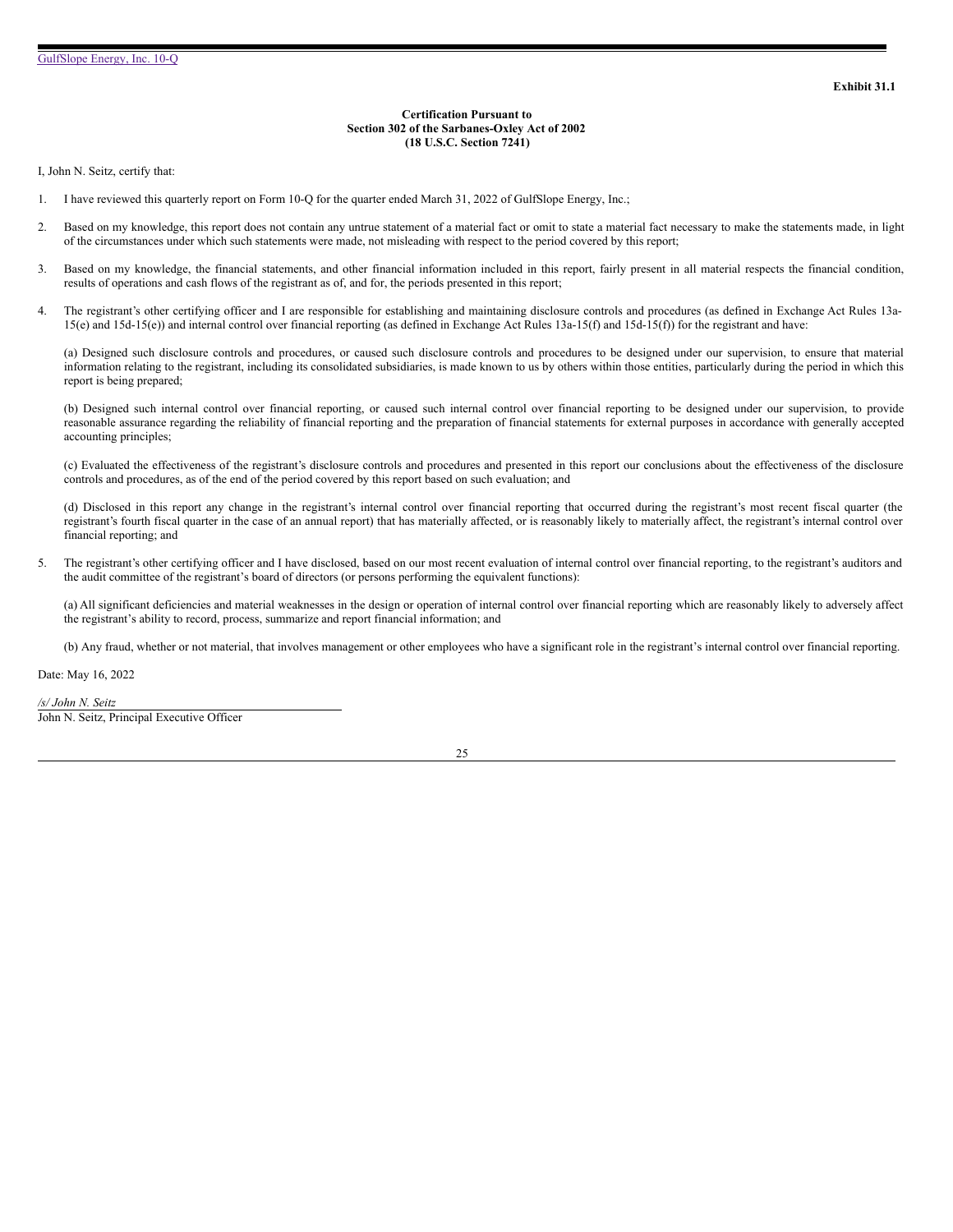## **Certification Pursuant to Section 302 of the Sarbanes-Oxley Act of 2002 (18 U.S.C. Section 7241)**

<span id="page-25-0"></span>I, John H. Malanga, certify that:

- 1. I have reviewed this quarterly report on Form 10-Q for the quarter ended March 31, 2022 of GulfSlope Energy, Inc.;
- 2. Based on my knowledge, this report does not contain any untrue statement of a material fact or omit to state a material fact necessary to make the statements made, in light of the circumstances under which such statements were made, not misleading with respect to the period covered by this report;
- 3. Based on my knowledge, the financial statements, and other financial information included in this report, fairly present in all material respects the financial condition, results of operations and cash flows of the registrant as of, and for, the periods presented in this report;
- 4. The registrant's other certifying officer and I are responsible for establishing and maintaining disclosure controls and procedures (as defined in Exchange Act Rules 13a-15(e) and 15d-15(e)) and internal control over financial reporting (as defined in Exchange Act Rules 13a-15(f) and 15d-15(f)) for the registrant and have:

(a) Designed such disclosure controls and procedures, or caused such disclosure controls and procedures to be designed under our supervision, to ensure that material information relating to the registrant, including its consolidated subsidiaries, is made known to us by others within those entities, particularly during the period in which this report is being prepared;

(b) Designed such internal control over financial reporting, or caused such internal control over financial reporting to be designed under our supervision, to provide reasonable assurance regarding the reliability of financial reporting and the preparation of financial statements for external purposes in accordance with generally accepted accounting principles;

(c) Evaluated the effectiveness of the registrant's disclosure controls and procedures and presented in this report our conclusions about the effectiveness of the disclosure controls and procedures, as of the end of the period covered by this report based on such evaluation; and

(d) Disclosed in this report any change in the registrant's internal control over financial reporting that occurred during the registrant's most recent fiscal quarter (the registrant's fourth fiscal quarter in the case of an annual report) that has materially affected, or is reasonably likely to materially affect, the registrant's internal control over financial reporting; and

5. The registrant's other certifying officer and I have disclosed, based on our most recent evaluation of internal control over financial reporting, to the registrant's auditors and the audit committee of the registrant's board of directors (or persons performing the equivalent functions):

(a) All significant deficiencies and material weaknesses in the design or operation of internal control over financial reporting which are reasonably likely to adversely affect the registrant's ability to record, process, summarize and report financial information; and

(b) Any fraud, whether or not material, that involves management or other employees who have a significant role in the registrant's internal control over financial reporting.

Date: May 16, 2022

*/s/ John H. Malanga* John H. Malanga, Principal Financial Officer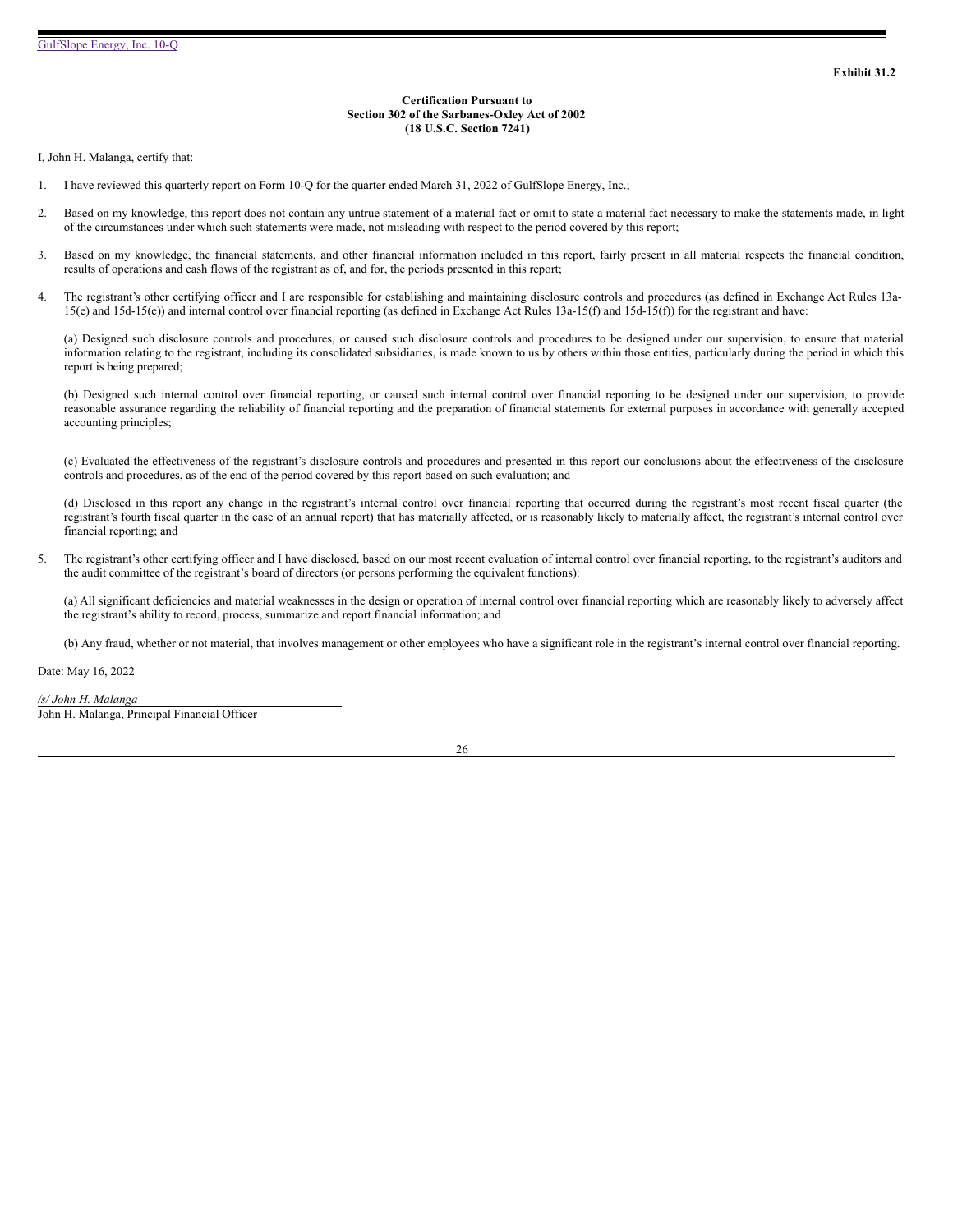## **Certification Pursuant to Section 906 of the Sarbanes-Oxley Act of 2002 (18 U.S.C. Section 1350)**

<span id="page-26-0"></span>In connection with this quarterly report on Form 10-Q of GulfSlope, Energy, Inc. (the "Company"), for the quarter ended March 31, 2022, as filed with the Securities and Exchange Commission on the date hereof (the "Report"), John N. Seitz, Principal Executive Officer, certifies, pursuant to 18 U.S.C. Section 1350, as adopted pursuant to Section 906 of the Sarbanes-Oxley Act of 2002, that, to his knowledge:

(1) the Report fully complies with the requirements of Section 13(a) or 15(d) of the Securities Exchange Act of 1934, as amended; and

(2) the information contained in the Report fairly presents, in all material respects, the financial condition and results of operations of the Company.

Date: May 16, 2022

*/s/ John N. Seitz* John N. Seitz, Principal Executive Officer